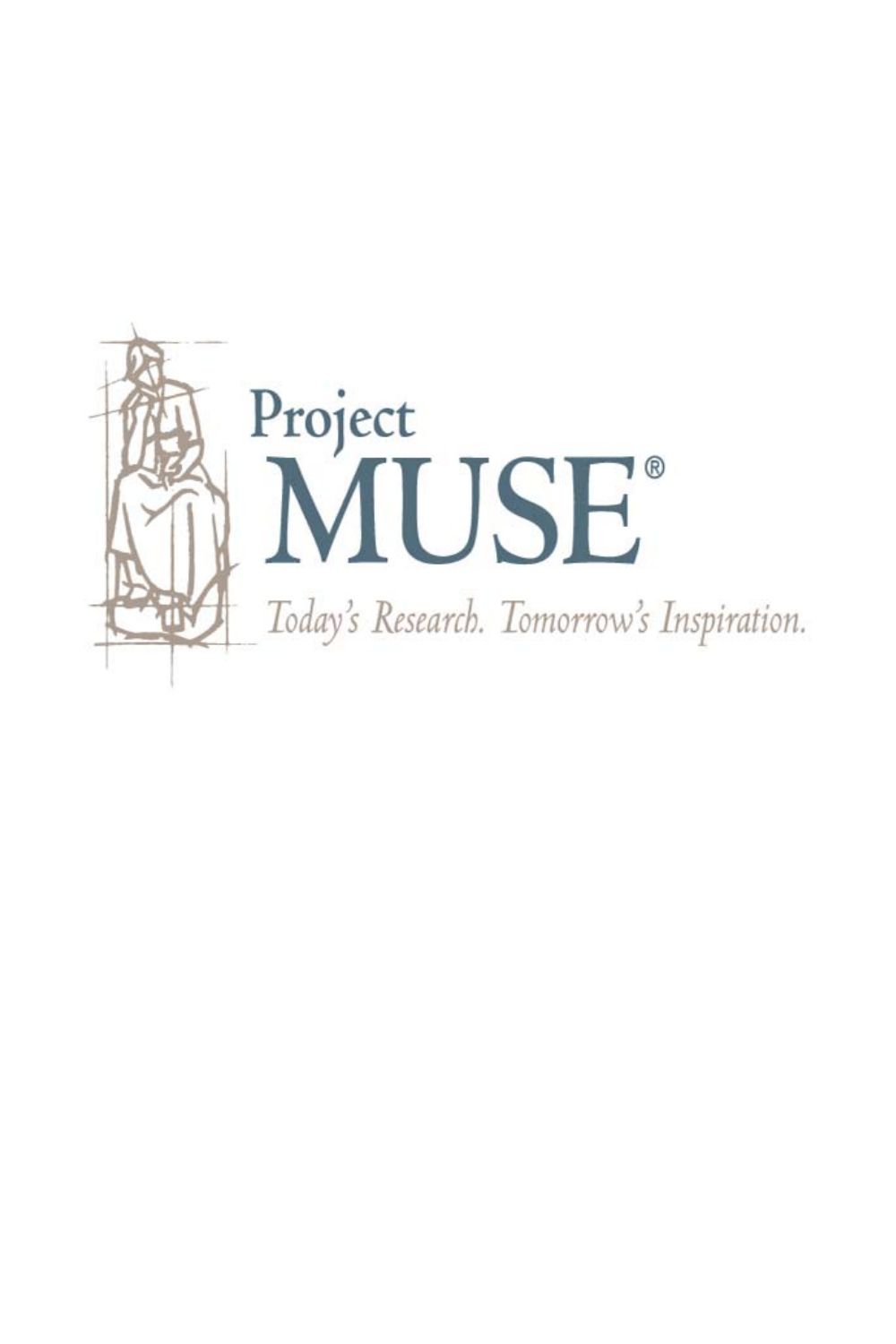# **African "Soul Brothers" in the 'Hood: Immigration, Islam, and the Black Encounter1**

**Zain Abdullah**

*Temple University*

# **Abstract**

*A recent influx of 100,000 West African immigrants is creating an enclave which Harlem residents now call, "Little Africa." Most miss the crucial role religion plays in this urban transformation, and residents pay little attention to the Muslim identity of these Black immigrants. Their African restaurants, mosques, and the annual Bamba Day parade allow them to redefine their Black, African, and Muslim identities on their own terms, marking important distinctions between them and their Black American neighbors. Most importantly, West African Muslims construct Islamic practices that help them cope with the stigma of blackness in the U.S.* [Keywords: Islam; West African Muslims; US Immigration; Identity; Blackness; African Americans; Harlem, New York]

*Anthropological Quarterly,* Vol. 82, No. 1, pp. 37–62, ISSN 0003-549. © 2009 by the Institute for Ethnographic Research (IFER) a part of the George Washington University. All rights reserved.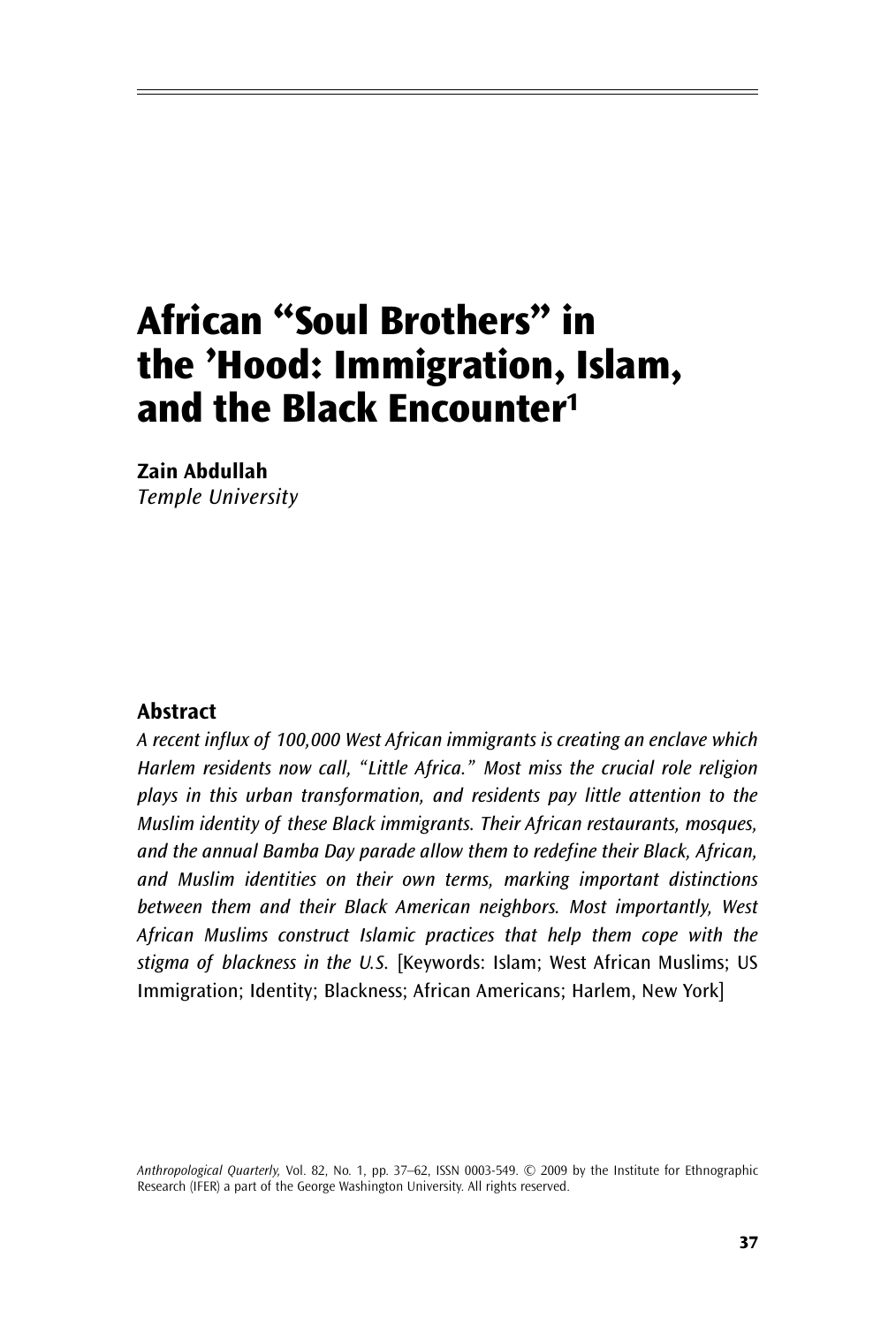## **Introduction**

In 1999, a media blitz covering the police killing of Amadou Diallo, an innocent victim from Guinea mistaken for a Black serial rapist, revealed he was not only one of many Black immigrants living in New York, but he was also a member of an emerging West African Islamic community. In 2003, an undercover officer wrongfully killed another African Muslim, Ousmane Zongo, an African arts restorer from Burkina Faso, deepening the City's engagement with these recent arrivals (Waldman 1999, Dewan 2003).2 For the first time, New Yorkers were exposed to the Muslim practices of their West African neighbors. There was even press coverage following their slain bodies from funeral services in New York mosques to their respective countries in Africa (Sachs 1999, Boyd 1999, Garvey 2003). Because of a tendency to view immigrants in terms of their labor rather than their humanity, the media spread taught us another lesson. West African life in the US cannot be fully understood by focusing on work habits alone. Will Herberg's classic work, *Protestant, Catholic, Jew*, revealed how early European immigrants used religion to aid their assimilation into middle America. As Black immigrants, however, West African Muslims are already classified at the bottom of the US racial hierarchy. Yet, Judith Weisenfeld (1997:433) argues that the "African American religious experience has rendered the margin a site of power and of creativity, an activity that necessarily alters the center." In a similar way, they also challenge their peripheral status by creating religious practices they hope will shield them from a Black underclass.<sup>3</sup>

A recent influx of 100,000 West Africans into New York City, for example, is creating an enclave which Harlem residents call, "Little Africa" or "Africa Town" (Waldman 1999, Allon 1995). For the Muslims among these newcomers, their *masjids*,<sup>4</sup> Islamic schools, businesses, and associations are essential for how they are integrating themselves into the landscape of this predominately Black neighborhood. There has even been a street sign hung at Harlem's major intersection on the corner of 125th and 7th Avenue that reads, "African Square." Other regions are renamed by Africans themselves, such as "Fouta Town," a heavy Fulani Muslim settlement in Brooklyn where ethnicity and religion overlap (Diouf-Kamara 1997). This ongoing Islamic and cultural activity creates a unique kind of Muslim space,<sup>5</sup> a pulsating environment driving their sense of self and collective determination. These practices, then, are a major resource in their attempt to prevent a downward spiral into poor social conditions. Most observers, however, are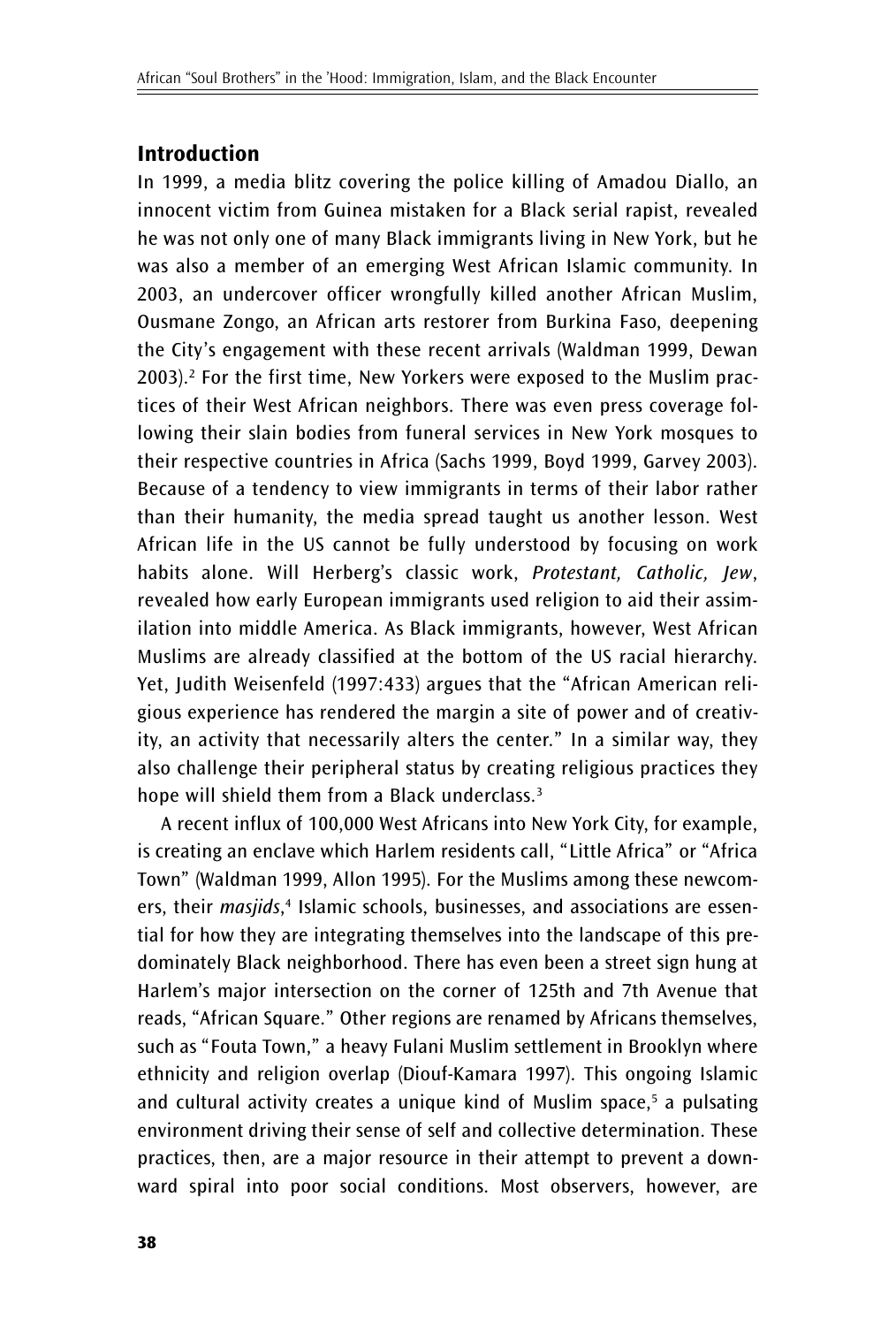unaware that religion plays a crucial role in this urban transformation. Because westerners view Islam as an Arab faith, many pay no attention to the Muslim identity of these Black immigrants. Yet, few miss them wearing their wide-sleeve, *boubou* robes with tasseled hats hawking items out of brief cases in Midtown Manhattan or, perhaps, strolling Harlem streets. But this costuming represents an important way African immigrants assert their Muslim presence and impact the Black public sphere. In Harlem, this performance reworks the rhythm of the metropolis, allowing them to redefine Blackness or Black identity on their own terms.

Some researchers believe new immigrants are being absorbed into three different and sometimes disadvantageous segments of American society. Whereas traditional assimilation, for example, taught that newcomers entered the US and followed a "straight-line" path into the dominant Anglo-American culture, current scholars claim that the integration is not straight but segmented; today's ethnically diverse migrants are incorporated into either the White middle-class, the downward path of a Black and Latino underclass, or the ethnic community characterized by tight group solidarity and rapid economic advancement (Zhou 1999). In contrast, the experiences of West African Muslims in Harlem reveal that immigrants can settle in poor Black communities, form solid ethnic niches and intergroup cooperatives, and not experience downward mobility, especially if they are able to create new types of religious capital.<sup>6</sup> In other words, rather than merely self-segregating themselves as a strategy against failure, many forge alliances and build bridges between themselves and native-born Blacks and, particularly, African American Muslims. Paul Stoller argues that Islam has historically played a major role in structuring relations between African Muslims of different ethnicities (2002:30-31), and it continues to inform their business sense in the Diaspora. While money may have "no smell," as Stoller would have it, and therefore may trump Islamic etiquette for many West Africans in New York, he asserts that "Islam has always constructed the moral framework for West African trading transactions" (2002:34). As such, their collaboration with African American Muslims is often facilitated through their shared religious precepts. This does not suggest, however, the absence of any conflict, and while the community as a whole has advanced, their presence in Harlem has not been problem free.

Starting in the early 1990s, the rapid rise of Muslims from West Africa quickly found its way into Harlem's informal economy, creating a vibrant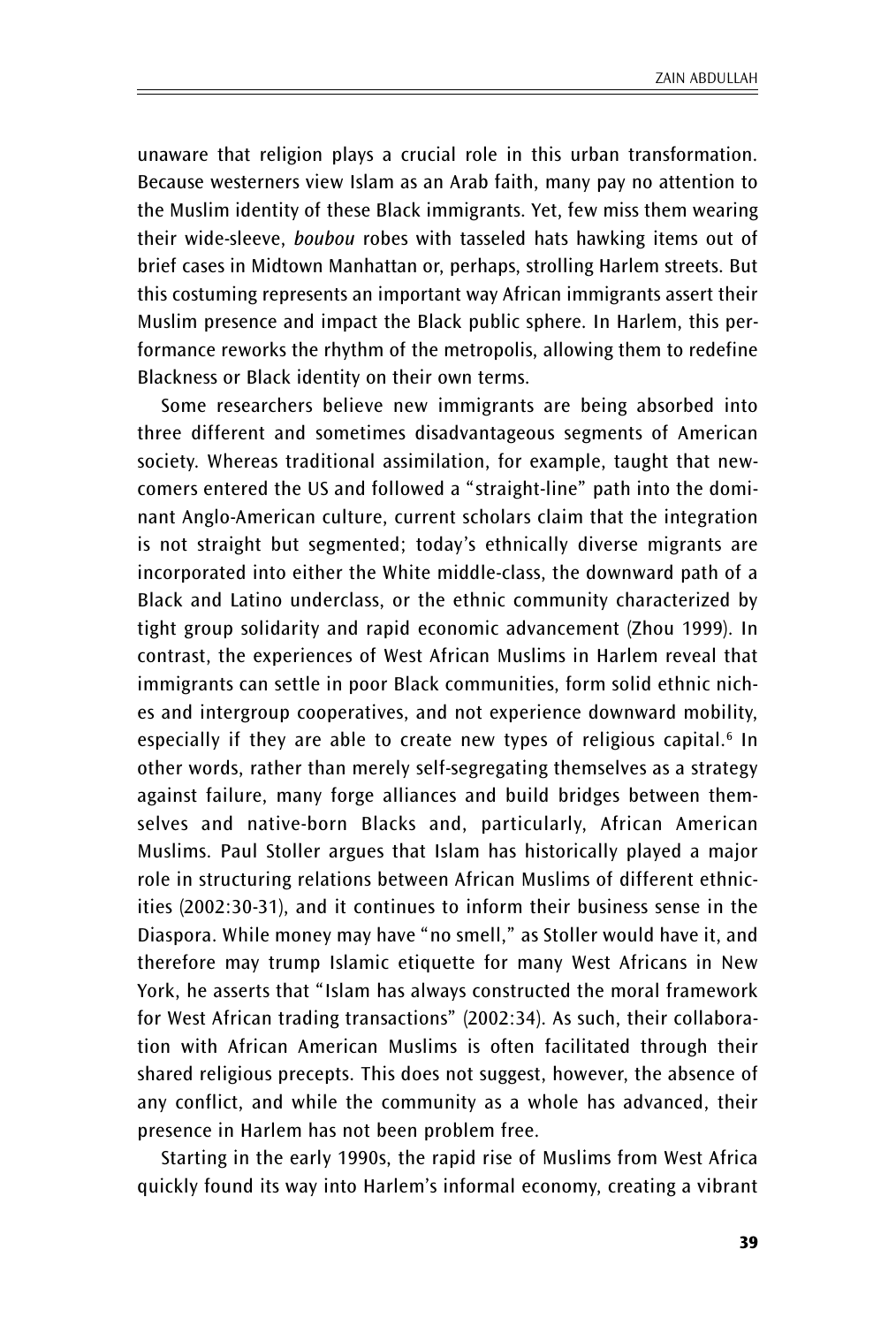African bazaar with street vendors stretched along 125th Street.<sup>7</sup> Organized like traditional West African markets, the open-air sidewalk businesses created a celebratory atmosphere punctuated with a timbre of African dialects, haggling voices, and colorful displays of traditional African, domestic, and designer products. Prior to its dissolution and relocation to 116th Street in 1994, the African Market had become a major tourist attraction. Double-decker buses from Apple Tours brought scores of European sightseers on holiday to take pictures (within the protected confines of a company vehicle), capturing an exotic souvenir of New York's "authentic" African culture (Stoller 1996:778; 2002:12-14). It also provided African Americans, seeking to reclaim their African identity, with an opportunity to buy handicrafts that symbolized a piece of Africa.<sup>8</sup>

While some store owners benefited from the way the selling of African culture attracted new customers to the area, others felt the cultural alterity of the Market hampered business. Influential business owners provoked elected officials to enact no-vending laws, a request made against a barrage of protests and demonstrations. Still, African street merchants and other sidewalk vendors were ousted (Hicks 1994). During the conflict, each faction invoked "culture" to justify its agenda. African sellers, on the one hand, claimed that selling "African things" on 125th Street helped to revitalize the area (Stoller 1996:780). Angry store owners, on the other hand, claimed that Africans clutter the sidewalks and restrict movement, dirty and litter the streets, and that their informal habits create chaos and induce crime. Donald Trump and the Fifth Avenue Merchants Association made a similar argument to clear Midtown Manhattan of Senegalese vendors in 1985. In this way, so-called African "Third World" habits portraying chaos, informality, and uncleanliness are pitted against "First World" sensibilities representing order, regulation, and purity. Such an objectifying discourse compares African culture on a hierarchical scale with that of the West, and it is deemed incapable of occupying the same time and space. "Oh, East is East, and West is West," Rudyard Kipling once barked, "and never the twain shall meet" (Amis 1975).<sup>9</sup> While Kipling's refrain in his 1892 poem actually ridiculed a polarized view of the world, it has become clear that the two spheres have indeed met. Some, despite arguments to the contrary, believe they have even clashed (Huntington 1997). In either case, with thousands of new immigrants pouring into US cities and, more often than not, settling into predominately Black communities, few can argue there has not been a genuine encounter. International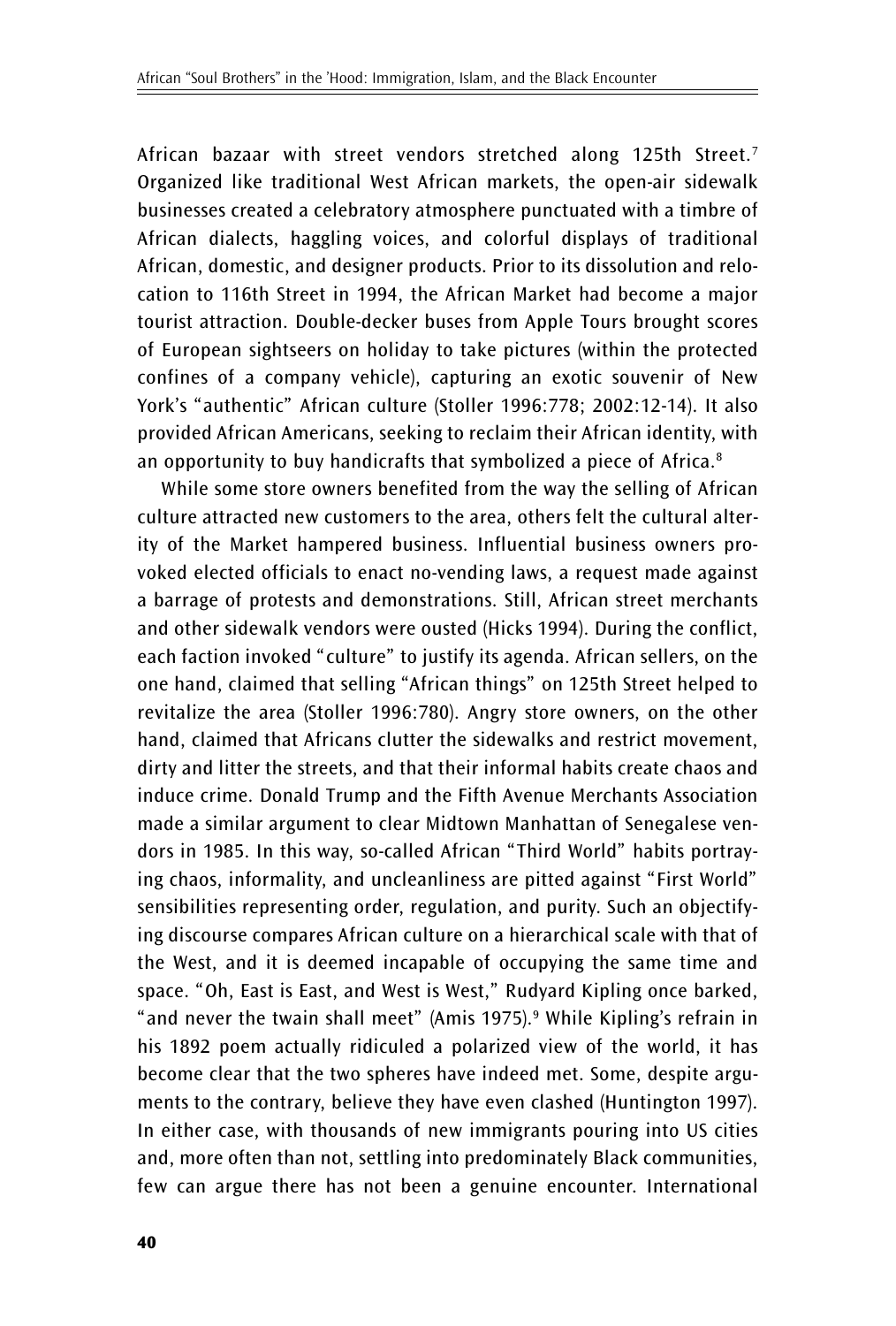forces seamlessly link the East and the West, and the global and the local (not to mention the urban and rural) have become connected in ways we could have hardly imagined.

## **West African Muslim Immigration**

As a result of the post-1965 immigration, which signals the unprecedented arrival of new immigrants from parts of Asia, Latin America, the Caribbean and Africa, US neighborhoods are undergoing changes that have impacted more than just their demographics. The new immigration promises to bring alternative pieties and new understandings of the sacred, altering our social and religious worlds like never before. According to some estimates, Africans are arriving in the US at rates that surpass the highest figures during the Transatlantic Slave Trade (Roberts 2005). While New York remains a major point of entry for these Muslim migrants, their numbers are rapidly increasing in Boston, Washington, DC, Atlanta, Chicago, Houston, and Los Angeles, "luring them away from New York City—especially if they have what they call 'papers,' namely, an employment authorization permit from the US Immigration and Naturalization Service (INS)" (Stoller 2002:7). Their attraction to these areas is somewhat straight forward. Most migrate to large cities where employment opportunities are more or less widely available and flexible, especially for those juggling several jobs and for Muslims needing special times to pray throughout the day.

Prior to urban renewal and the subsequent rise of gentrification, affordable housing in poor and working class areas was likewise appealing. More importantly, though, many early African migrants were drawn to Harlem not merely because it was economically viable, but for its reputation as a major center of Black life. That is, despite its existing reputation for crime, West Africans saw it as a Black space in the center of the US, and this gave them a glimmer of hope that they might be successful. This is very different, however, for Indian migrants, who have mostly settled in Queens, New York. Madhulika S. Khandelwal points out that while they resided in mixed communities and "interacted with people of different racial and ethnic backgrounds, …many Indian immigrants continue to be uncertain about their 'race'" (2002:4). Under the current US racial system, West Africans apparently do not have that problem. However, moving into Black Harlem (despite its changing racial landscape) means they must learn to negotiate an entirely new sense of what it means to be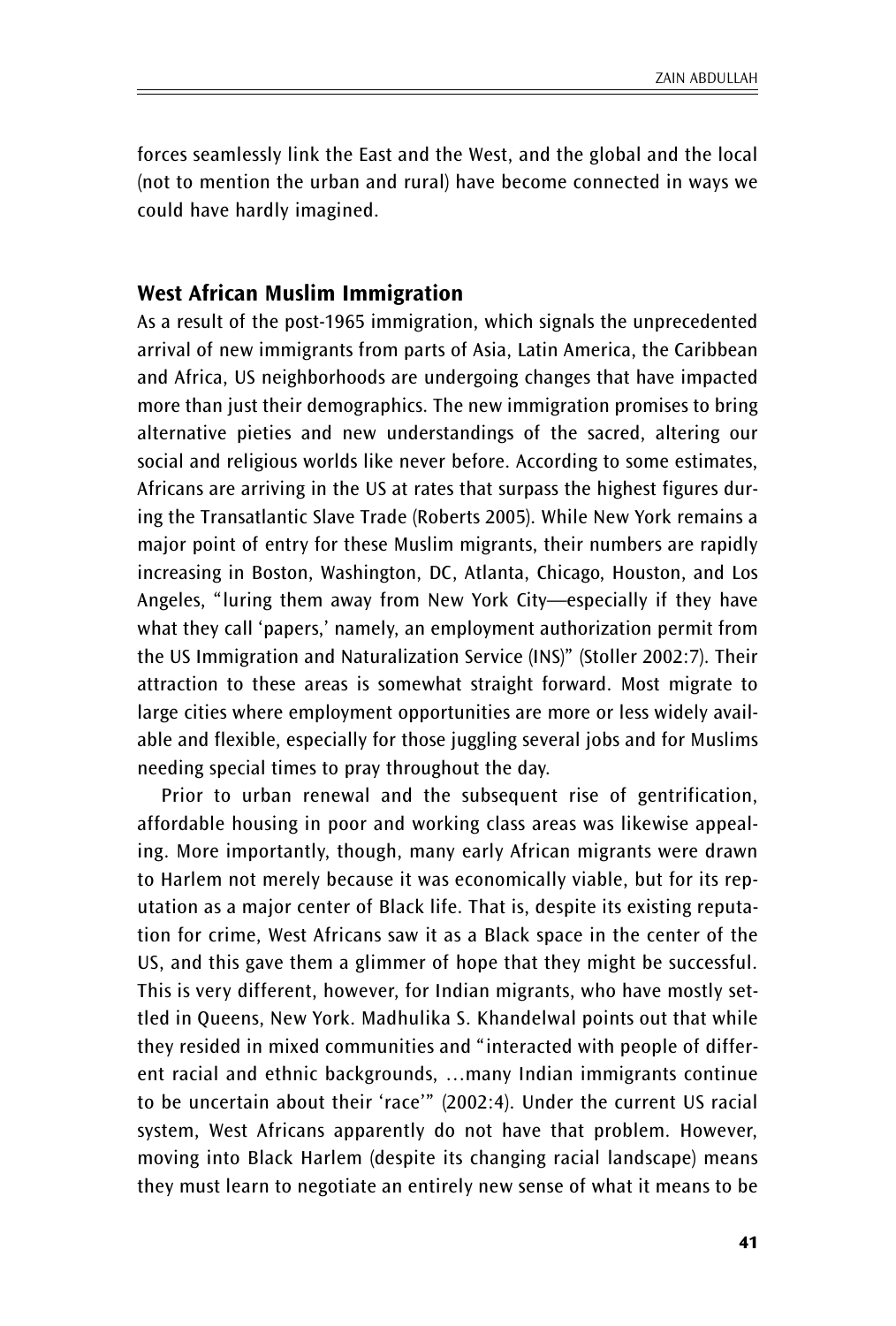Black. In his recent book, *Real Black* (2005), anthropologist, John L. Jackson, Jr., rehearses a kind of racial bricolage on what it means to navigate multiple shades of Blackness, and he untangles the significance of these claims of authenticity for a place like Harlem.

As I have pointed out elsewhere (Abdullah 2001), West African immigration to the United States can be divided into three phases: (1) the Transatlantic Slave Trade between the sixteenth and early nineteenth centuries; (2) the period between the Prohibition of the Slave Trade Act of 1808 and 1965; and (3) from 1965 to the present. During the first two phases, Islam had been the religion of the ruling classes, the urban elite, and foreign populations under the rule of West African Muslim empires. Following this period, Islam continued to spread but this time among the masses. From the late sixteenth to the mid-eighteenth centuries, the religious campaigns of Islamic Sufi brotherhoods and other reform movements prompted mass conversion.10 Following the collapse of these Muslim kingdoms, the entire region (with the exception of Liberia, which was nonetheless heavily influenced by US economic interests) gradually fell under European control. Western nations met at the Berlin Conference in 1884 to partition West Africa into "spheres of influence" and essentially divided the area into two territories: Anglophone (English-speaking) and Francophone (French-speaking). Only the German occupation of Togoland, along with the Portuguese control of Guinea-Bissau and the Cape Verde Islands, remained beyond their reach. Thousands of agricultural workers emigrated out of French colonies to escape the official mandate of conscription. While laborers moved from one colonial territory to another, producing a type of "interterritorial" migration (Makinwa-Adebusoye 1995:459), the next period of decolonization and African independence ushered in an international migration that is steadily becoming transnational.<sup>11</sup>

By 1960, the French colonial territory in West Africa was independent, and the rise of African nations brought about new boundaries. Like the colonial partitions, these state borders cut across preexisting ethnic group settlements. Family members were forced to migrate across countries to reunite with kin or to obtain employment. Establishing the free but limited movement of goods and people within French speaking states, the CEAO (Communauté Economique d'Afrique Occidentale/the West African Economic Community) was established (Peil 1995). Allowing greater movement, but only for a 90-day period, West African countries formed ECOW-AS (Economic Community of West African States) in 1975. This freedom of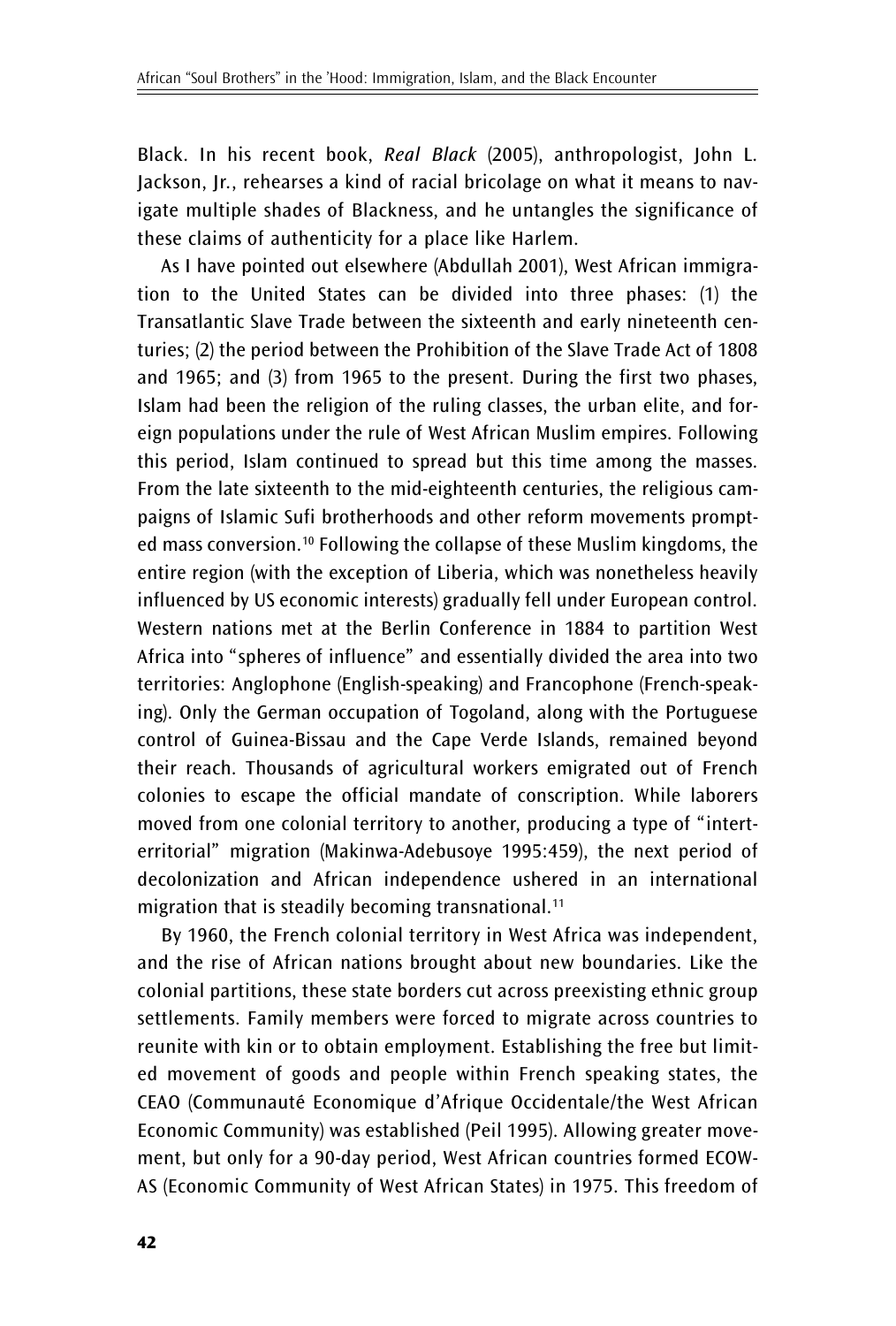movement has fostered a "floating population" (Makinwa-Adebusoye 1995:435), referring to a pattern of labor migration that crosses countries within Africa and, I would add, extends to western nations abroad.<sup>12</sup>

During independence, West Africans from former French colonies were encouraged to migrate to France as a source of cheap labor. By the next decade, however, the desire for African workers waned, and France terminated legal immigration in 1974 (Barou 1987), which was further enforced under the Pasqua law of 1993. At the same time, the US Immigration Act of 1965, which rescinded the old quota system favoring immigrants from northern and western Europe, enacted a preference system supporting family reunification for permanent residents (74 %), skilled labor (20%), and refugees seeking political asylum  $(6%)$  (Kleniewski 1997:151).<sup>13</sup> This new legislation significantly opened the door of immigration to West African Muslims and many other non-Europeans. To facilitate the move between Dakar (Senegal's capital) and New York, new direct flights were added in the mid-1980s (Perry 1997). Prompted by an economic crisis in Europe and devastatingly poor conditions in West Africa, the migration of West African Muslims to France was redirected to the US. Until the last two decades or so, the initial migration phase was dominated by West African immigrants with Christian leanings from English-speaking countries like The Gambia, Ghana, and Nigeria. Still, the desire to leave poor conditions does not mean migrants will have a place to go, especially if the point of destination is not willing to receive them (Zolberg 1989). Thus, by the 1980s, both French restrictions on immigration and a liberal US immigration policy prompted West African Muslim migration to the US.

According to the Census Bureau's Current Population Survey (CPS), the total population count for West Africans in the US was approximately 167,000 in March of 2000. The figures from the 1990 Census estimated that for West Africans claiming foreign-born status in New York, there were 2,287 Senegalese, 1,388 Ivoirians, and 1,032 Guineans in the country. When compared with the 2000 Census, only a slight difference is discernable. Because the Immigration and Naturalization Service (INS) only records legal immigration to the US, their numbers are invariably much lower than the US Bureau of the Census, which counts both legal and illegal residents. Some informal estimates claim that the Senegalese in New York City, for example, number anywhere between 10,000 and 20,000 (Perry 1997:229). Other unofficial counts have placed Murid followers, a Sufi Brotherhood from Senegal, at 4,000 to 6,000 nationally with approx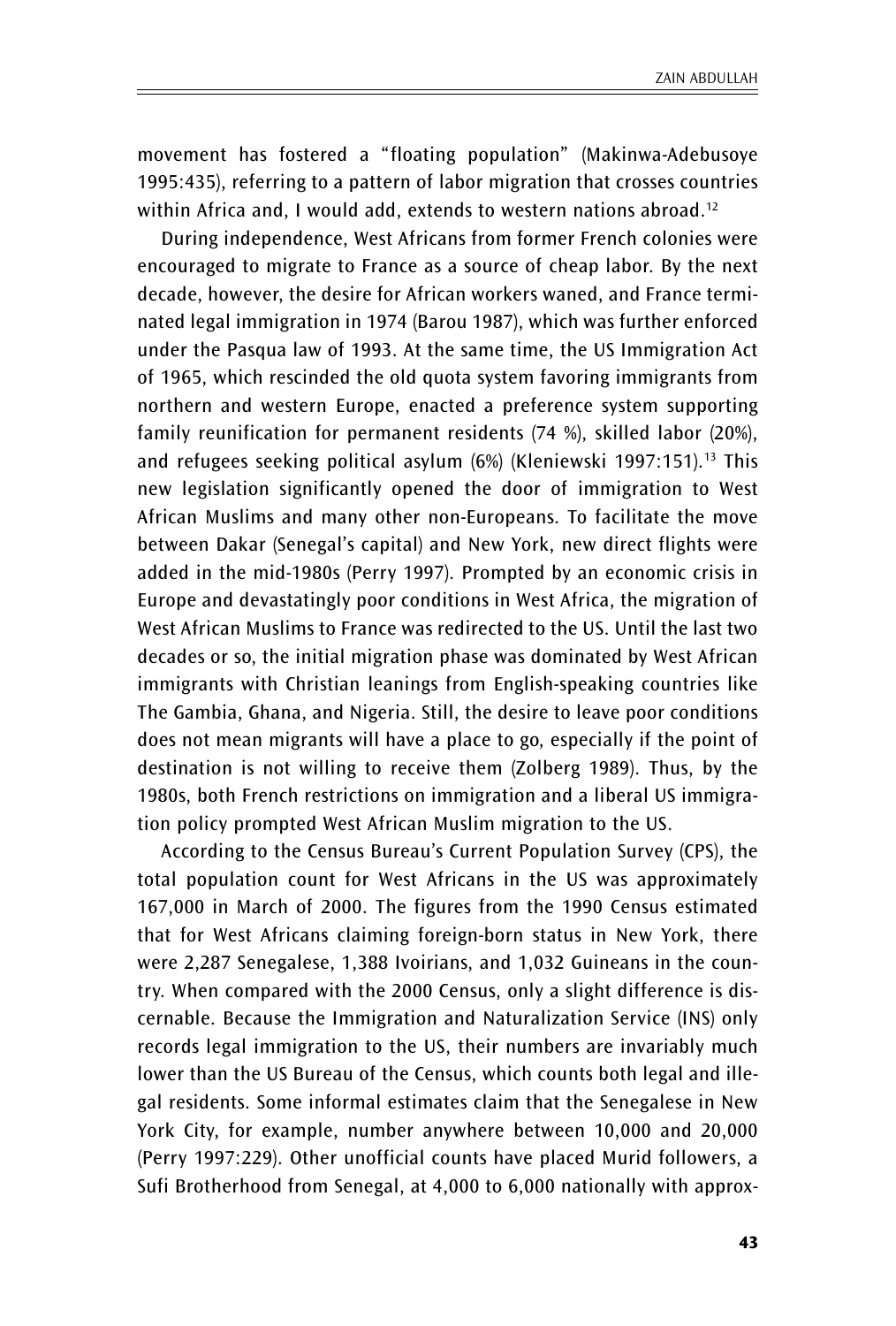imately 2,500 in New York City (Malcomson 1996:30). Because many West African Muslims overstayed their visiting or student visas in the 1980s, they later took advantage of the lottery system granting amnesty to undocumented migrants. Once they are permanent residents, married men generally send for their wives and other family members. These opportunities will undoubtedly increase their numbers significantly over time. Nonetheless, while official figures are generally too low, informal estimates are usually exaggerated.

## **West African Islam in Black America**

As mentioned above, West African Muslims claimed that the image of Harlem as a "Black Mecca" (i.e., a Black borough) initially attracted them to New York City.14 In contrast, they were also led to believe Black Americans were criminals and not to be trusted. When they encountered poor Black residents, for example, and witnessed the way some were caught in a cycle of drugs and violence, the racist stereotypes they had internalized prior to their migration were confirmed upon their arrival. Moreover, because the conduct of their non-Muslim neighbors would at times contradict their Islamic ethics, they tended to view these Harlem residents with contempt. Despite their strained relations with some Black residents, the African American Muslim community at Masjid Malcolm Shabazz, on Malcolm X Boulevard and 116th Street, served as their "proximal host," and this certainly has affected the nature of their incorporation. The term "proximal host" is used here to mean the indigenous group to which immigrants are assigned or voluntarily adopt due to their racial or ethnic affinities.15 For instance, because West African immigrants are thought to resemble Black Americans racially, they are often treated accordingly by outsiders. By the same token, many African immigrants choose to settle in Black communities and utilize Black institutions due to the racial category they share. Still, the racial designation is often resented by immigrants, especially if the group to which they are assigned is disenfranchised.

By 1990, large numbers of West African Muslims were attending the weekly *jum`ah* (Friday) prayers at Masjid Malcolm Shabazz. Realizing their growing attendance could translate into greater economic rewards, the Masjid leadership began to display signs in French instructing Africans where to pay their weekly charity. According to Hamdi, an African American Muslim pioneer and Murid convert, because of their Islamic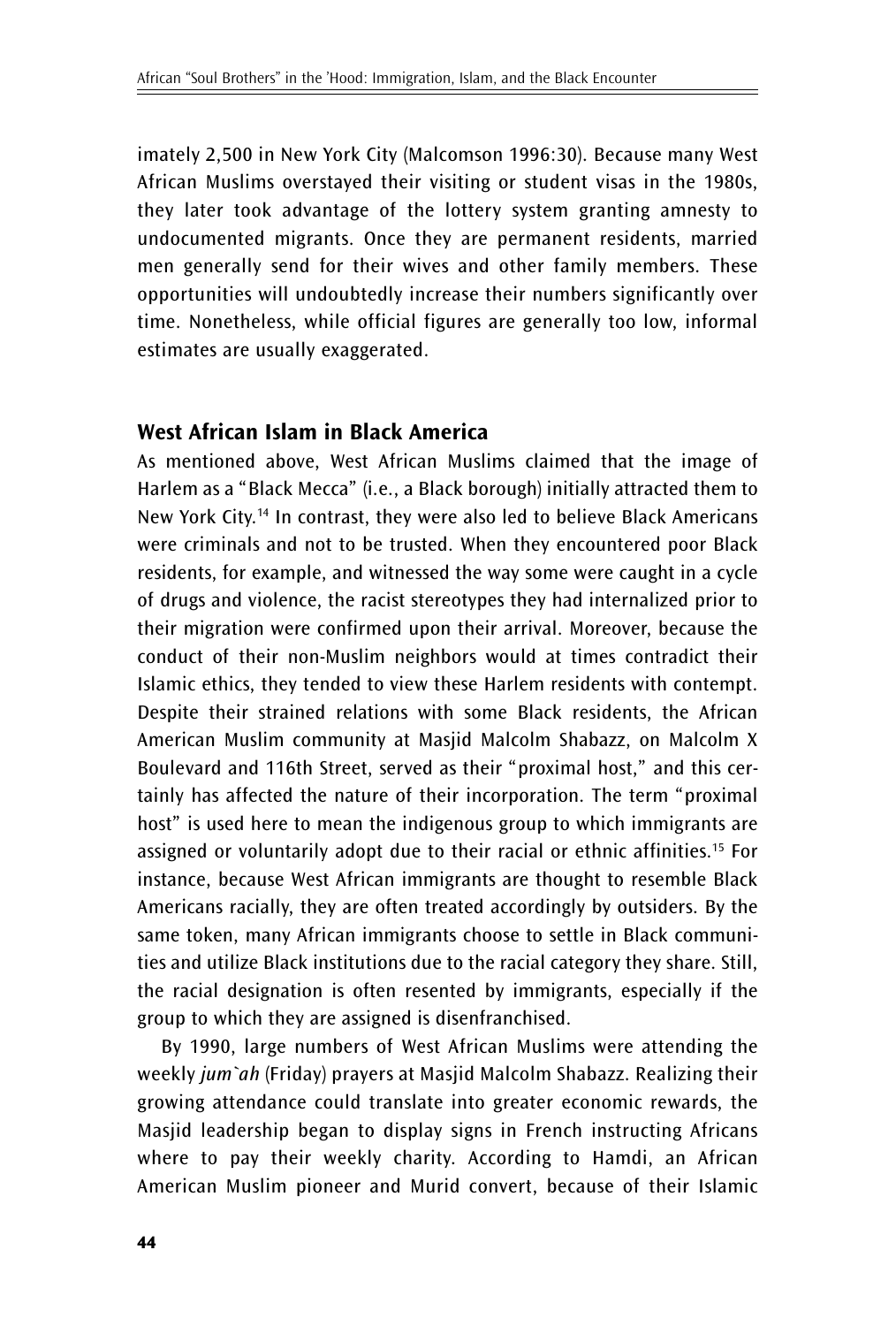upbringing, West African Muslims understand that their first responsibility is to support the Masjid. "They realize," he said, "if they're successful with their religious obligations, the other aspects of their life will follow suit." He continued to say that West African Murids made donations of \$3,000 or more a week. He added that the Murids had such a strong religious network and work ethic that once they were able to raise \$75,000 in just two weeks, which was just in time to purchase a limousine for the arrival of their *shaykh* (marabout).

Some claim the same group remits nearly \$15,000 each month to their Islamic city of Touba in Senegal. Researchers report that the Banque de l'Habitat du Senegal (BHS), which opened a New York branch in 1993, handled savings and transfers for Senegalese clients amounting to \$900,000 during its first year of operation (Diouf-Kamara 1997). By 1994, due to the 50% devaluation of the CFA (French African Franc), that figure increased to \$4 million. The rise in bank dealings was because they were remitting more to help family members survive the economic crisis back home. As perhaps the only African bank operating in the US, its dealings have escalated to as much as \$7.5 million a year (Diouf-Kamara 1997:4). While these figures hardly compare to those for Ghanaian immigrants, who, over ten years ago, were estimated to remit between \$250 and \$350 million a year (Peil 1995:359), it does demonstrate the economic strength of West African Muslims in the greater New York area. This also speaks volumes about the role religion plays in their economic incorporation into Harlem. Besides the kind of tensions that can arise between members belonging to the same racial category, divergent religious orientations can force people to reconfigure their racial identities and sense of place as well.

Because Masjid Malcolm Shabazz grew out of the Black nationalist sentiment of the Nation of Islam (NOI), the Friday *khutba* (sermon) usually addresses racial themes or some aspect of race relations in the US. West African Sunnis (orthodox Muslims) felt they had different needs and wanted a sermon advocating survival through spiritual development. They also complained that their prayer attendance was much too regimented requiring, for instance, members to stop at the door to sign-in and sometimes answer questions by Masjid security. They were likewise at odds with the Black preacher style of the khutba, sparking frequent rejoinders from the congregation known as "call-and-response" (Crawford and Troeger 1995). Some claimed their presence was made even more uncomfortable when the Imam gave a sermon exhorting "all Africans to go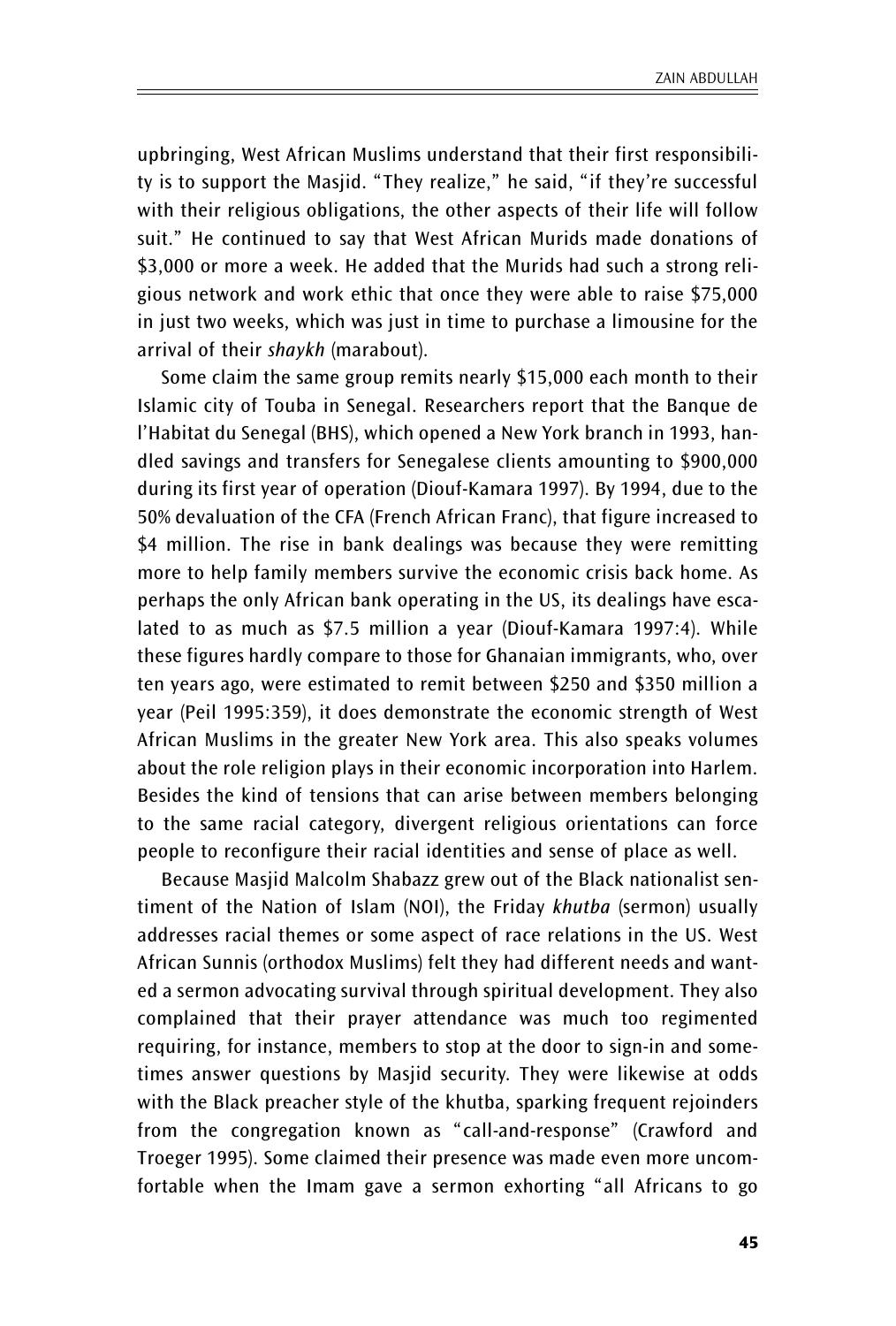home." In 1993, when the Egyptian-led Islamic Cultural Center of New York opened on 3rd Avenue and 96th Street, many West African Sunnis left Shabazz for a more familiar religious environment. Others began attending the Mosque of Islamic Brotherhood (MIB), an African American orthodox community on West 113th Street and Nicholas Avenue. Because members of MIB are African Americans who use Quranic Arabic and dress in modified Islamic and African garb, African attendees felt somewhat at ease. Unlike the fees they were charged to use Masjid Malcolm Shabazz for their weddings, funerals, or meetings (a charge regarded by some as less than brotherly), MIB allowed them complete access without cost.

On the other hand, African Murids, a prominent Senegalese Sufi order, were much more familiar with the inclusion of Black themes in the khutba and stayed at Shabazz.<sup>16</sup> In the introduction to his classic ethnography on the Murids, Donal B. Cruise O'Brien states that the "brotherhood originated in the late nineteenth century as a collective response of the Wolof…to changes brought about by French conquest (1971:1)." A major reaction to French colonization was to challenge their race-based policy and the colonial mandate of an *Islam noir* or a Black Islam (Babou 2007:156-157). Nonetheless, the Murid Sufi order, affectionately referred to as, Muridiyya, emerged out of a racialized and religious context where both Blackness and Islam are equally rehearsed. As such, many Murids in Harlem actually appreciated the inclusion of "race talk" during the Friday jum`ah service at Shabazz.

In short, while West African Sunni Muslims left Masjid Malcolm Shabazz for a more traditional host, West African Murids remained. More importantly, their respective selection in favor of a familiar congregational culture reveals an important divide between them. Prior to establishing their own masjids, both groups joined Masjid Malcolm Shabazz. Because the Sufi doctrine of Muridiyyah was not in conflict with the Black nationalist rhetoric at Shabazz, Murid followers embraced it as an appropriate platform before relocating to their own House of Islam on 137th and Edgecombe. West African Sunnis, in contrast, left Shabazz because they desired a more conventional setting, or a place more suited to their own sense of religious orthodoxy. This does not mean African Sunni Muslims reject a Black discourse at the masjid entirely. In fact, they have assumed their status as Black immigrants quite well and incorporated these conversations into their Islamic practice. What they sought, however, was a racial sensibility that would be totally subservient to their Islamic teach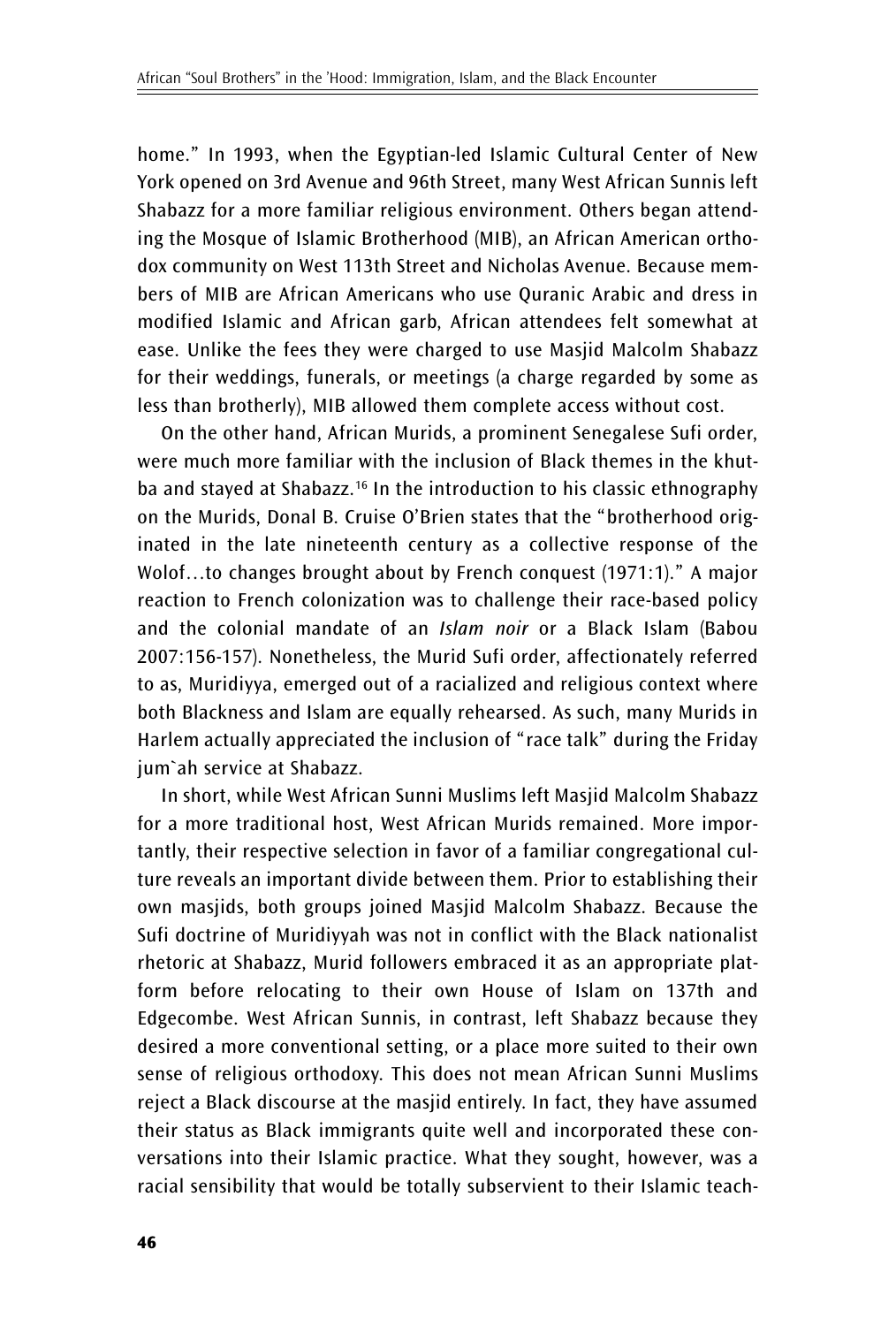ings. African Murids, on the other hand, did not recognize a separation between the two; that is, one did not supersede the other, because race and religion were viewed as one and the same. This precept had already been central to the Nation of Islam's teachings and continued in many ways among African Americans at Shabazz. For both, their pre-migration perception of Harlem as a "Black Mecca," their practice of appropriating Black narratives into their Islamic practice, and their selection of dissimilar hosts are important ways a Black place is negotiated at African masjids in Harlem. Nonetheless, it is certainly not the only way they exert their identities onto the urban landscape.

The Murid own and operate most of the restaurants, variety stores, fashion boutiques, Islamic books, and supply shops on West 116th Street. As places of cultural production, African restaurants, for example, inscribe identity by employing religious symbols or wording like *halal* to guarantee the food is authentic and religiously "pure" (Mandel 1996). The stores also bear the name of their spiritual guides (Mbacke), their holy city in Senegal, "Touba," or a combination of both. To the outsider, however, the religious nature of these businesses is less obvious. As one African American young man once asked a Senegalese storeowner, "Man, who is this guy Touba? His name is all over the place. He must be rich!" In a sense, the young man was right to recognize something very important about the signification of these businesses. Touba is the group's spiritual center (Diouf 2000). Because it was founded by Shaykh Amadou Bamba, the holy city of Touba and the founder are viewed as one and the same. In fact, Amadou Bamba is frequently called "Serigne Touba" or "Sir Touba." As such, the sacredness of the city is transferable to other marabouts. When Murid leaders visit their *taalibés* (disciples) in New York or elsewhere, for instance, the announcement, "Touba is coming to town" (Ebin 1996:100) is made regularly. Moreover, Touba is a frame of mind. It is always carried in the heart of the devout Murid as a point of reference (ibid.). By hanging pictures of the founder or their Great Mosque in Senegal on the walls of their shops, Touba is there. Touba, therefore, can be reproduced and transported to create Murid space anywhere in the world. Accordingly, "making" this kind of cultural space is one way West African Muslims create transnational identities that link Touba with New York.

Other cultural performances include the daily practice of wearing African clothes. While their dress may make them easily recognizable, publicly wearing traditional African clothing is a religious act that not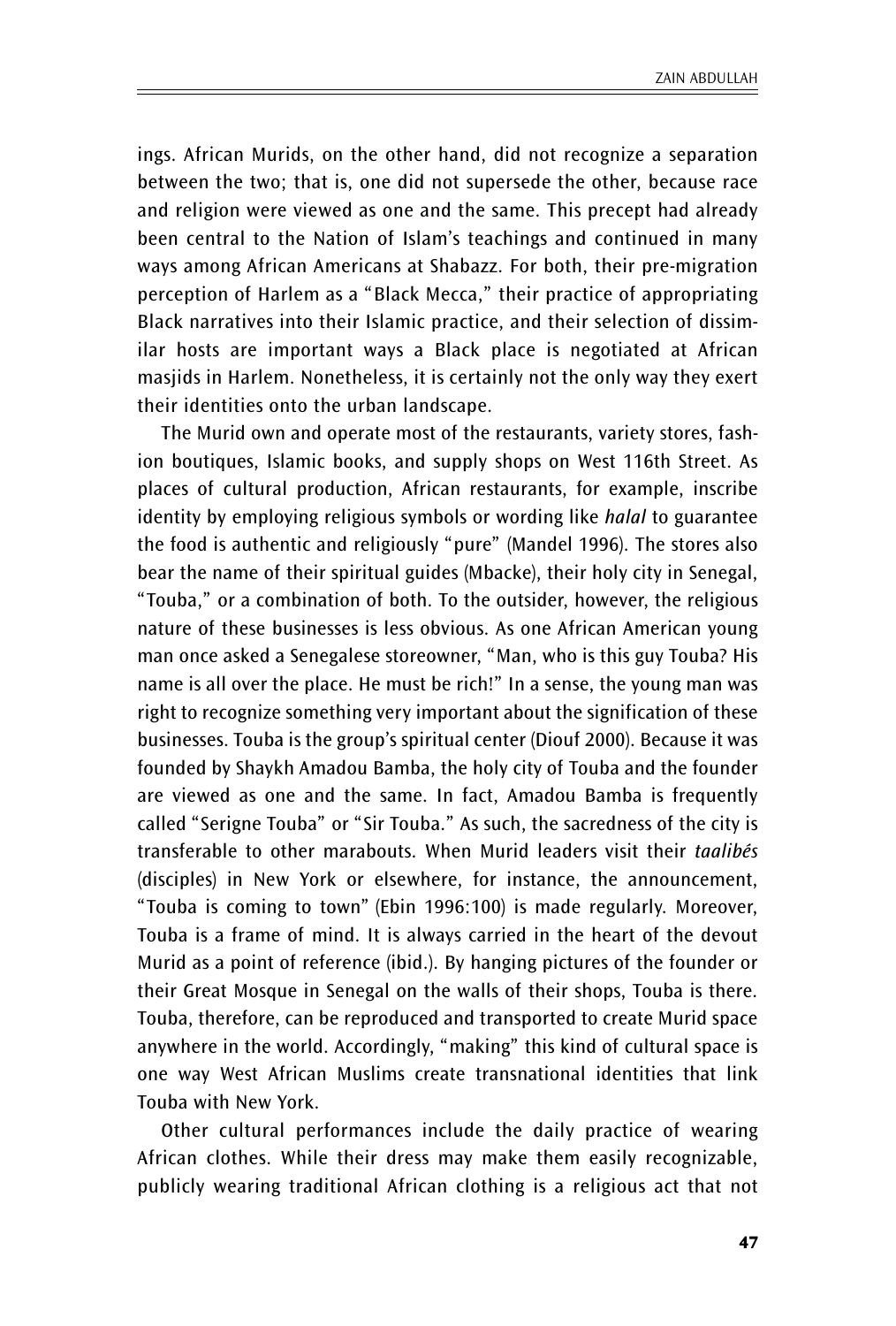only creates Muslim space but also inscribes their Africanness onto the geography of the city. In contrast to the pan-Islamic view of West African Sunnis, Murids construct their own Islamic discourse challenging Arab hegemony and notions of Black inferiority. According to their publication, "Shaykh Ahmadou Bamba inaugurated a new era in the history of Islam and of the black man. He is the first spiritual black guide massively followed by people from all over the world, thus showing that all men are issued from the same soul" (Seye 2001). Clothing can operate as a symbol of identity the wearer and the observer can read (Hendrickson 1996). It can mark a change in political orientation (Nevadomsky and Ekhaguosa 1995), or, as Roland Barthes (1983) asserted, used to signify meaning for a number of different contexts. For Harlem residents, however, the traditional clothing worn by the Murid clearly identifies them as African but not necessarily Muslim. In fact, most residents described their new neighbors as simply "African" wearing some sort of African clothing. Nonetheless, their boubou clothes and tasseled hat do not merely foreground their Africanity alone, but they represent a commitment to an age-old, West African Islamic tradition.

The Shaykh Amadou Bamba Day parade illustrates this point as well.<sup>17</sup> Established in 1988, each year on this day, thousands of West African Murids march in a procession up 7th Avenue (Adam Clayton Powell, Jr. Blvd) from 110th Street and Central Park North to 125th. Men, women, and children walk decked out in their traditional garb, full of color and regalia. What sets this parade apart from many others like the St. Patrick's Day, Puerto Rican Day and African American Day parades is the absence of elaborate floats, loud marching bands with girls dressed in bathing-like costumes throwing batons, celebrities, or even televised coverage interpreting each event for viewers. In fact, when interviewed, no spectator knew what was going on or why. Most speculated that it was "something African" but could not figure it out.

Why, after two decades, would they still undergo so much planning and organizing to have a police-escorted parade no spectator understood? Public performances like parades allow groups to rework their identity and infuse space with special meaning. Parade participants carry large banners in different languages and march chanting Islamic slogans. These actions represent the group's attempt to communicate internally and contest competing versions of membership. It also represents their struggle to put forth a Murid identity against the backdrop of other Muslim con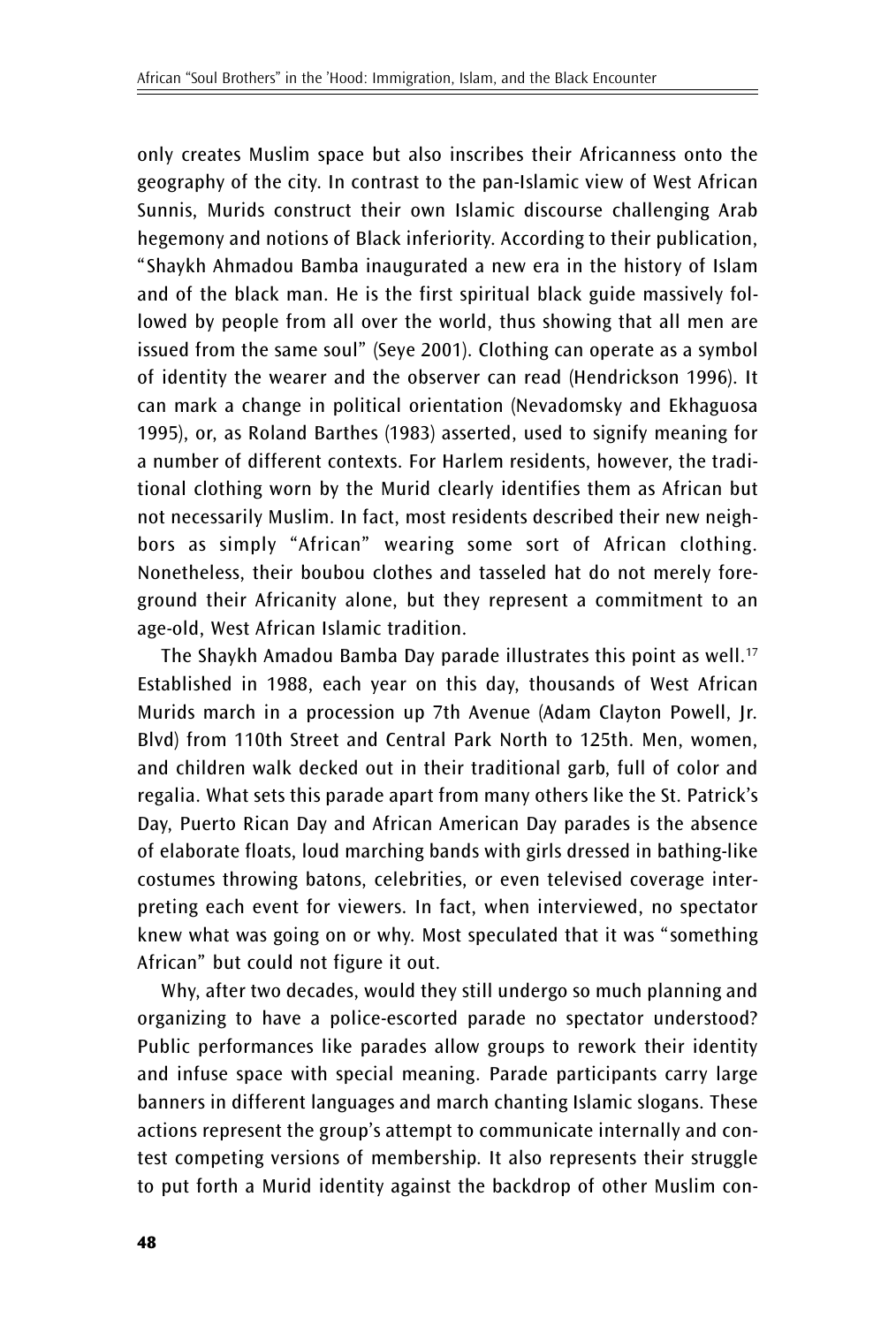stituencies in Harlem. At the same time, banners urge African Americans to embrace racial pride and their own version of Blackness. Some participants carry the Senegalese and US flag along with huge portraits of Shaykh Amadou Bamba, Shaykh Mouhammadou Mourtada Mbacke (a prominent Murid leader), and Shaykh Salih Mbacke, the Murid's *khalifa* (supreme leader). While the parade received little media attention in New York City, journalists from Senegal [and the British Broadcasting Corporation (BBC), on a different occasion] arrived to cover the event and, according to reports, televise it in their home country for an entire week. The national symbolism of the flags and the parade's international coverage allow them to construct their Black and Muslims identities on a much larger canvas but, necessarily, within the context of Black America. Still, West African Muslims do not exist in a vacuum, and their lives are not restricted by their association with their Muslim counterparts alone. Their Islamic sensibilities are obviously influenced by their encounter with the external world, the vast space beyond masjid walls and well outside the confines of public celebrations. Consequently, their engagement with local residents opens up a whole new set of issues that challenge their presence in Black America.

## **The Black Encounter**

African hair braiding salons are sites where Africans and African Americans interact on a regular basis. While Blacks are generally consumers, West African women either work for an American proprietor or, more recently, own their boutiques. Leslie's Hair Salon in Harlem was no exception. During my initial visit, I peeked in the window and saw more than a dozen African women dressed in traditional garb, braiding hair at each station. In fact, there were so many African workers, I was certain the shop was Africanowned. I was wrong. On one occasion, I was at the salon when a Black woman came stumbling out yelling at the African worker, "Come out bitch…, I'll cut your motherfuckin' throat." At the same time, people held the African hair braider inside as she shouted back, "You better gimme my money…." With her hand in her pocketbook, the Black woman stood outside the door repeating her threat. While the situation illustrates just how explosive things can get between old residents and newcomers, the underlying factor appeared to be financial rather than cultural. But Rob, a twentythree year old Black security worker at the Salon, disagreed.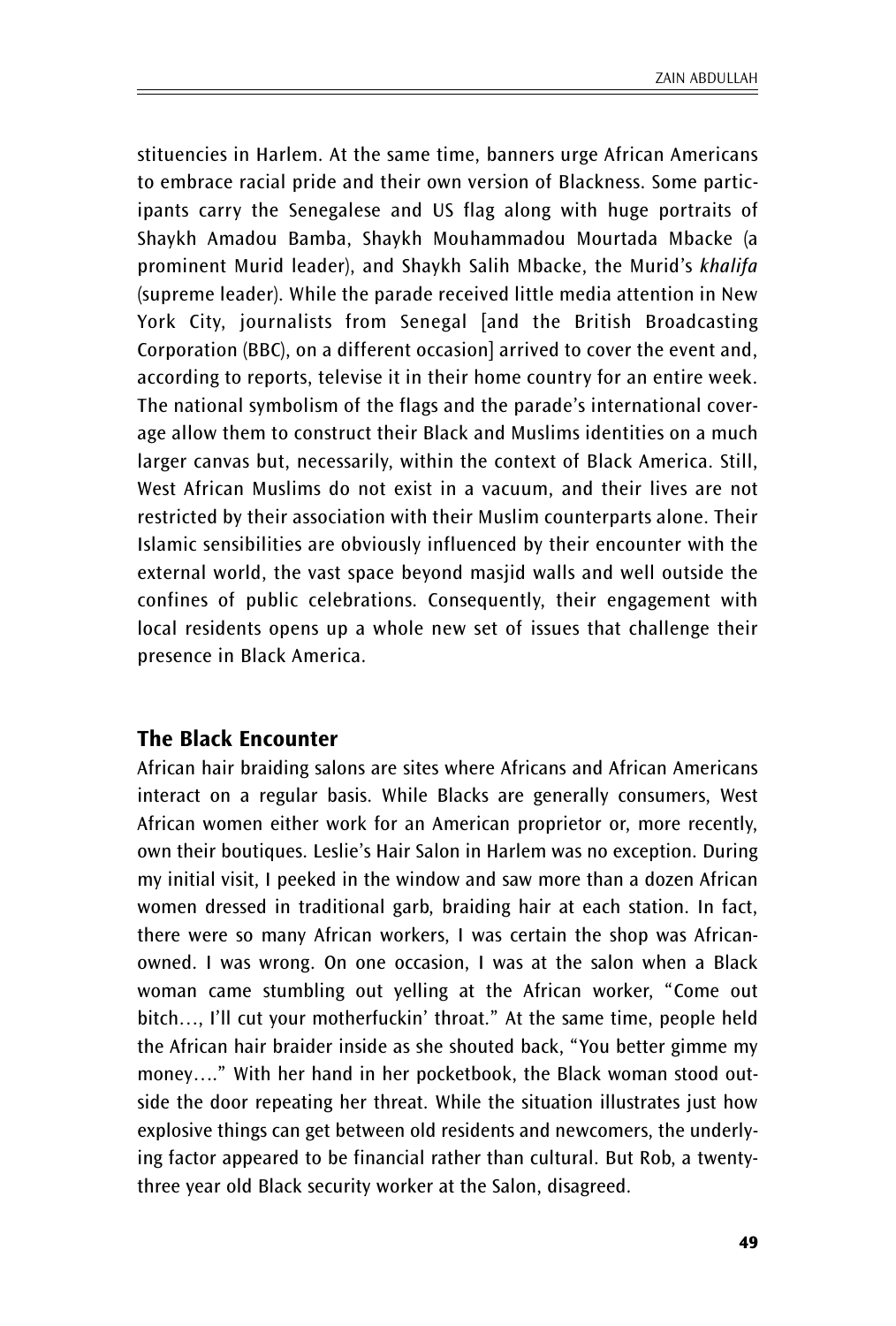On the day of the incident, I was struck by Rob's composure during the scuffle. He sat back in his lawn chair on the sidewalk and watched things unfold. He has lived in Harlem since the age of seven, and he appeared to have grown accustomed to witnessing these outbursts. In his mind, these conflicts were indicative of cultural differences that separated Africans from Blacks. In fact, "culture," and the way it is objectified as a "thing" representing a set of values, appears to structure relations between African Americans and other immigrants as well. Robert C. Smith's work (2006:167) on Mexicans in New York illustrates how *mexicanidad* (Mexicanness) or, more precisely, *ticuanensidad* (Ticuaniness) constructs a boundary of cultural difference between them and their Black and Puerto Rican neighbors. In the view of Smith's respondent, Blacks and Puerto Ricans actually suffer because they lack "culture" entirely and not so much for having a different one. What makes this curious is how culture is often blamed by residents for the reason groups cannot get along. As the fight between the two women ended, Lenny, a Black man in his early thirties and a salon employee, left the shop and joined us outside. They began talking about the fight and their view of Africans in Harlem:

- "They're not like us," Rob said, shaking his head and rocking in his chair. "They're different," he added.
- "Ahhh," Lenny interjected, "Don't get me started on them."
- He continued, "They're some nasty people!"

"And ruuude," he stressed.

- "But," Rob blurted out, staring into space a bit, "I don't know how to explain it,
- I guess it's just cultural differences."
- "Yeah, I don't know," Lenny replied. "I do know they don't mess with me, 'cause they know I'll tell 'em about themselves," he griped, "but they are some nasty people."

"What do you mean by nasty?," I asked.

- Lenny thought about it for a moment and said, "Ya know, just nasty." I waited for more.
- "They throw trash and stuff all over the floor, and they have an attitude," he added.

This story illustrates the assumptions some Blacks in Harlem make about what separates them from Africans. As a conversation sparked by a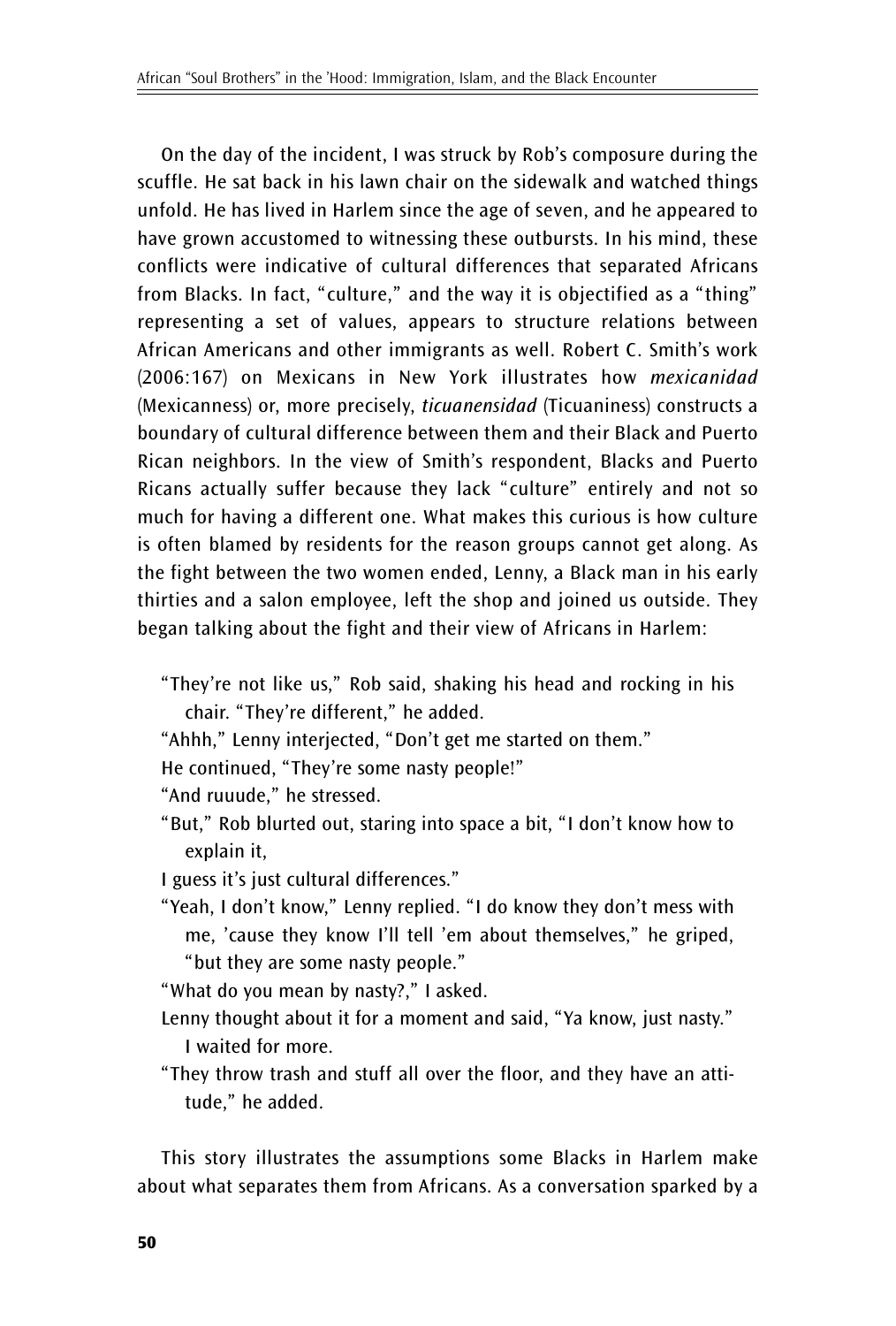conflict at the salon, Rob stated there were some "cultural differences" between Africans and Blacks he was just unable to explain. Whether he could justify his statement or not is unimportant. What is worth exploring is how he recognized differences between the two groups. He was convinced, "they're not like us." As such, he assumed "culture" might be the reason. Of course, people from foreign countries possess values, worldviews, and share meanings that differ in certain respects from native residents. However, "cultural differences," in and of themselves, do not create a separation. In other words, the fact that differences exist do not automatically construct a boundary forcing people to see themselves as separate and distinct. What creates and maintains the divide is the social importance or cultural meanings people attach to these differences. While Rob used culture as a way to mark the boundary that set the two of them apart, Lenny defined the line with a characteristic that gave meaning to both sides of the cultural border.

Lenny used the word, "nasty" as a term many Black residents employ to describe Africans. In *Harlemworld* (2001), John L. Jackson, Jr. quotes Paula, a thirty-eight year old Black woman, who accused Africans of acting like "they are royalty" and claimed, "they all nasty" (2001:43). He also referred to an eighteen year old Black Latina, Elisha, who criticized them for how they wear "their African shit and act like they still in Africa. All they want us for," she asserted, "is so they can braid our hair and give us extensions" (ibid.). As Jackson's work suggests, "nasty" is a term applied to Africans who appear pompous and antisocial. This is partially determined by the way their African dress marks a distinction between them and others in Harlem. While some embrace their cultural practices as a public display of their African heritage, others mock it as a barrier wedged between them and their African neighbors. These are clearly fault lines where a high level of distrust exists. It is a site where even services provided by African hair braiders are held in contempt. Lenny struggled to define what he meant by calling Africans "nasty," and later associated it with unclean work habits. Being "nasty" could actually mean all sorts of things; however, whatever it means is only important when it creates a sense of emotional attachment differentiating one group from the other.

Dean, a twenty-five year old African American and life-long Harlem resident, revealed his sense of the border between Africans and Blacks. He divided Africans into two types. "There are the ones that wear traditional clothes," he assessed, "they stick to themselves." He added, "I don't know if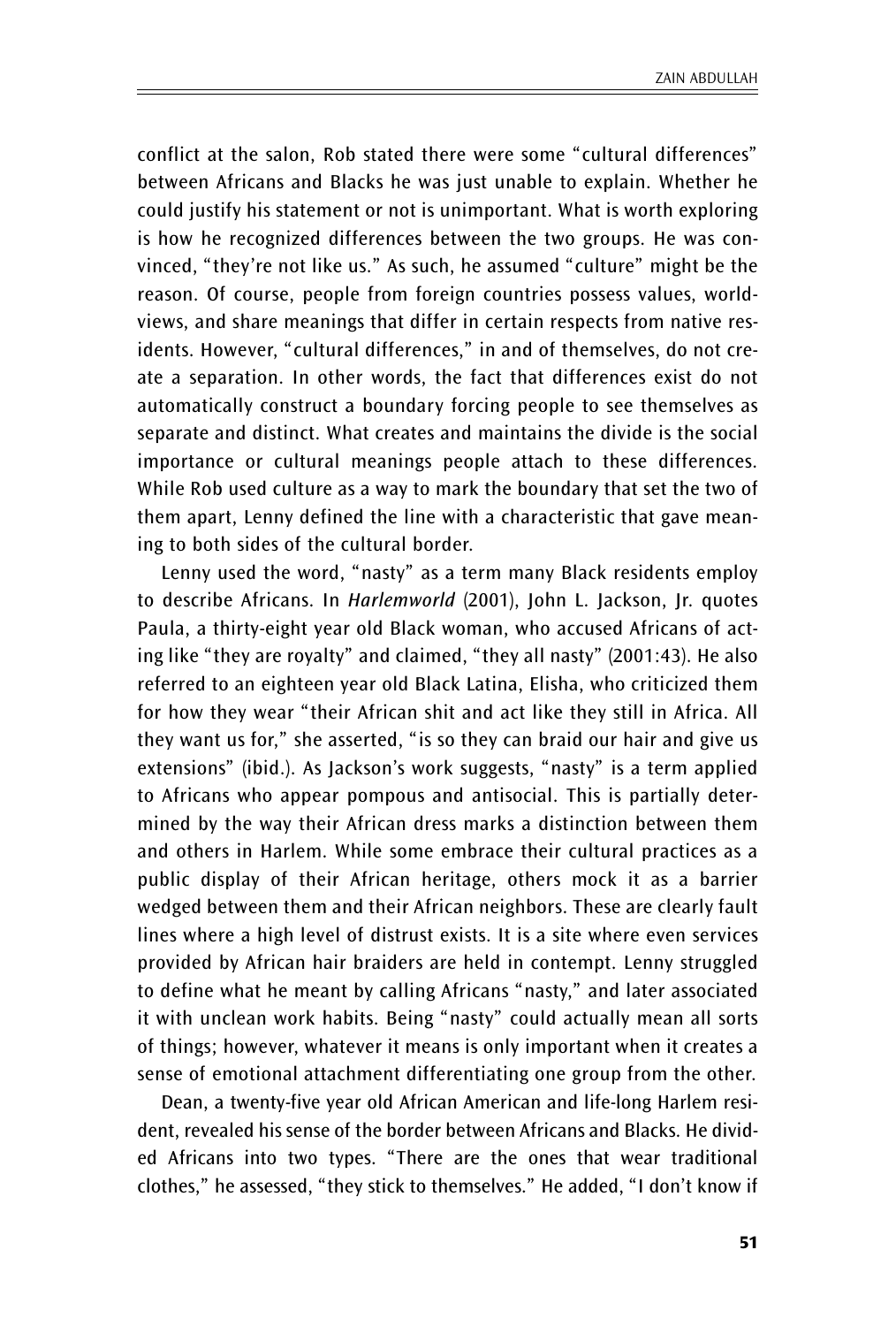they think there're better than us or what." As for the other, he argued that "they are the Americanized Africans, the ones you see at the [dance] club." To Dean, Africans wore their garb not merely as a marker of distinction but as a sign of superiority. Ann Miles (2004) claims in her study that migrants from Ecuador living in Queens, New York used clothing as a sort of protection that separated them from the deleterious effects of street life. Idealizing her old country ways above her newly adopted "MTV" urban world, "Rosa," Miles asserts, "proudly wore the traditional *pollera* [wide pleated skirt] that identified her as a *chola* [rural folk]" (2004:32-33). Outsiders, however, rarely understand these internal cultural musings. Instead, they are at times viewed as adverse fashion attempts and, thus, presumptuous.

West African Muslims, on the other side, believe Blacks view them as "animals." Yahya, a young man in his early twenties from Guinea, claimed, "Black Americans look down on Africa." "I don't really blame them," he continued, "it is because of what they see on TV—it's what they've been taught. All they show is famine and destruction in Africa." Despite the media distortions they believe influence the view Blacks have of them, some West African Muslims admitted they treat African Americans and particularly non-Muslims with a measure of "indifference." On other occasions, West Africans are unsure how to understand the existing tensions between them and Black Americans. In *Money Has No Smell*, Paul Stoller's West African respondents complained that they were "disappointed" when treated badly by African Americans and accused of selling their "ancestors into slavery" (2002:153).

As a familiar way to mark distinction between ethnic groups in Africa, some African Muslims see Islam as a way to partition Harlem into *dar alharb* (outsider) and *dar al-Islam* (insider). Scholars of Islamic Studies see this dichotomy as a Muslim innovation that deviates from the principles of the religion. I have decided to translate these Arabic terms as "outsider" and "insider," respectively, because a literal rendering would miss the way they are meant to act as well-defined frontiers in Harlem. In a literal sense, they would be translated as *dar al-harb* (abode of war) and *dar al-Islam* (abode of Peace). Contrary to its religious role, Islam, in this context, is used as an organizing principle, a bifurcated way of looking at the world and those who inhabit it. Like Lenny's use of "nasty" to define the boundary dividing the two groups, West African Muslims use what they believe to be a Black misperception of Africa to justify maintaining a similar distance. What helps to erect the borderline is a condescending atti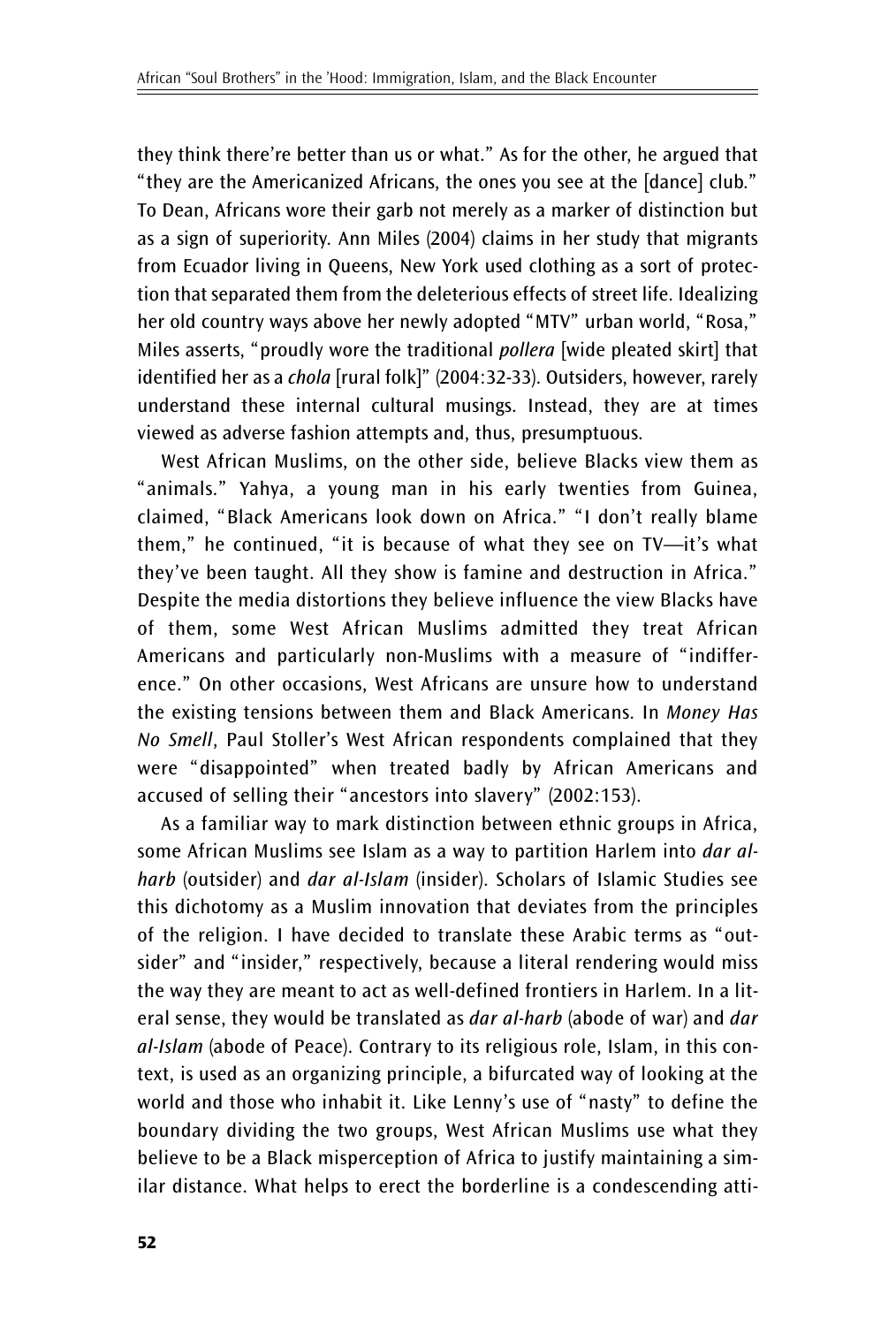tude that renders Harlem residents blameworthy.18 My conversation with Rob and Lenny quickly takes a religious turn:

As we thought about Rob's answer, Lenny continued to talk about Africans, "And they call themselves Muslims?," he mocked.

"I don't know what kind of Muslims they are, because the Muslims I know aren't nasty—and they're not rude!" he asserted.

"Muslims are clean people and polite," Lenny added.

Then he repeated, "I don't know what kinda Muslims they are."

Lenny's criticism of their Muslim affiliation is another way of disparaging the group and, thus, contesting identity. Moreover, his rejection of their self-identification reserves Muslim identity for a different group of "people," a people who are, as he would have it, not "nasty" or "rude." So, if Muslims are "polite" and "clean," West Africans in contrast cannot be Muslims. Otherwise, this would contradict his wayward depiction of them. Said differently, Lenny already had a positive image of Muslims in Harlem. Since the Africans at the shop claim to be Muslims too, the only way he can maintain his negative view of them is to reject their religious claim. In this informal setting, however, he realizes his sanction has little impact on their ability to declare their Muslim identity. In essence, his statement that he doesn't "know what kinda Muslims they are" raises two points. First, it is an assertion that brings into question and ultimately rejects their right to be Muslims. Second, even if they are acknowledged as Muslims by others, the fact that he is unaware of their "kind" places them in a strange and unusual category. Because Black Muslims have a long and reputable history in Harlem, an Islamic affiliation for these Africans is hotly contested by outsiders.

Talib Abdur-Rashid, a fifty year old Black resident and imam of the Mosque of Islamic Brotherhood (MIB), admitted, "Coming in contact with African immigrants has challenged our ideas of Africa and Africans." He continued to say that the presence of Muslims from West Africa has compelled African American Muslims and non-Muslims to "re-adjust" their sense of themselves. It has also forced them to rethink their idea of Africa and their relationship to it. Maxine L. Margolis' work (1994:234) on New York's Little Brazil unearths a similar internal shift when disparate groups meet. In her case, however, white middle-class Brazilian immigrants in New York were forced to abate their "racist attitudes," once they encountered middle-class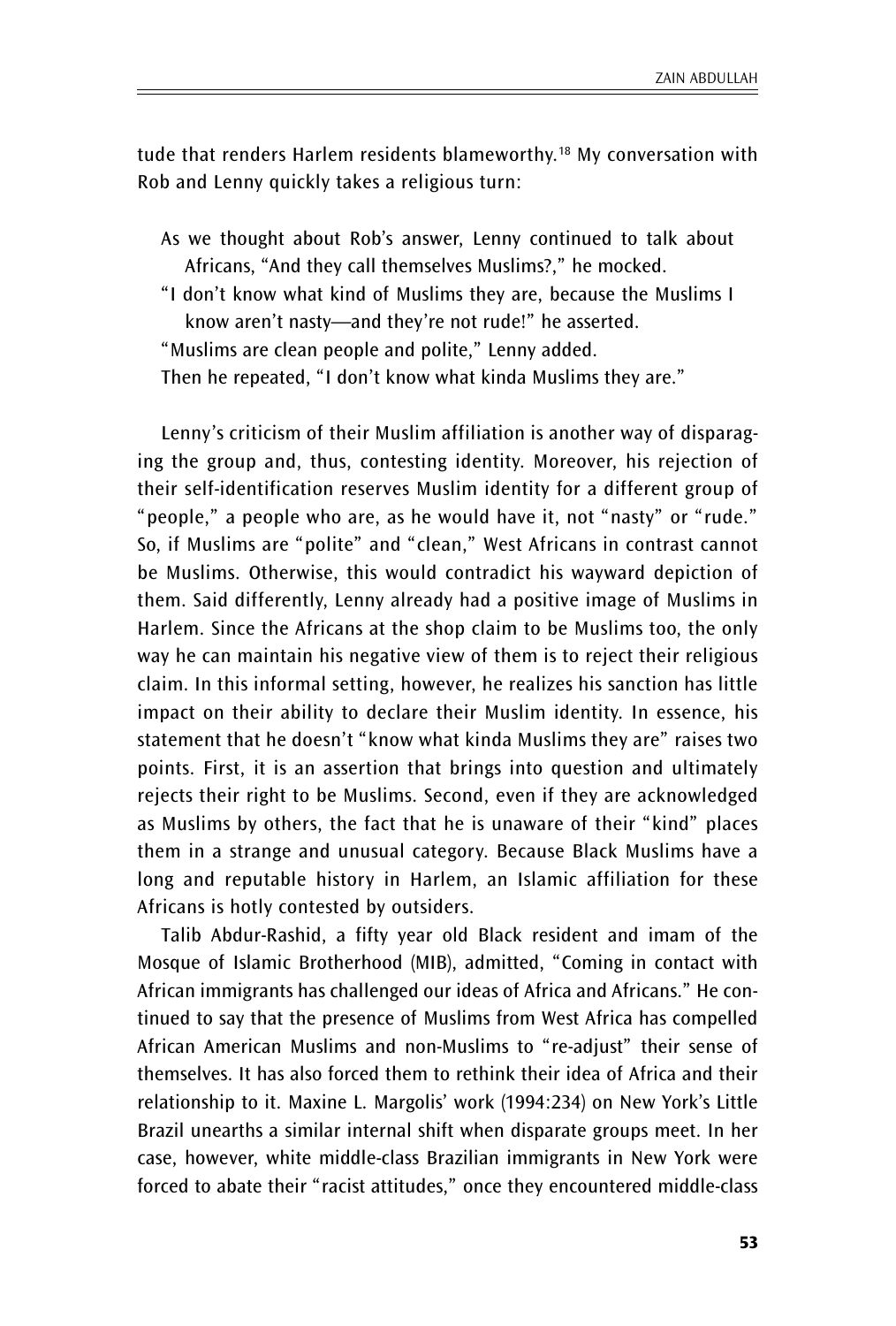African Americans in the United States. "White Brazilians contrast what they perceive as the 'aggressiveness' of African-Americans," Margolis argues, "with the deferential behavior they are used to and have come to expect from African-Brazilians back home (ibid.)." She adds, "In Brazil people from the lower echelons of society are expected to act with deference towards their purported 'social superiors.'And, because African-Brazilians are disproportionately found in the lower strata of Brazilian society, Brazilians conflate such behavior with skin color (1994:234-235)." By the same token, while West African street merchants may come across fewer African American professionals, using an "underclass" slur, such as when Africans chide Black residents for having an "unwillingness" to work (Stoller 2002:153), has less to do with any sort of "racial epiphany" that there are different kinds of Black people from various social strata. It has more to do with the type of strained relations that exist between groups and their perceptions of each other as they vie for scarce resources.

Still, it is precisely this notion of "re-adjustment," or racial "abatement" in the case of white Brazilian immigrants, that is most interesting, because it allows us to examine the dividing lines that structure our engagement with one another. Moreover, it provides a prism through which to understand the complex nature of identity formation in the US. Ahmed Shahid, a Black Muslim in his fifties and a former manager at the Harlem African Market, asserted, "We had a glorious idea of Africa in our heads, until we met 'real' Africans." He added, "That helped to change our view of things." This "re-adjustment," as Imam Talib stated, or the "change of view," mentioned by Ahmed, is an essential way Blacks and Africans contest identities, conjure new meanings, and navigate their place in Harlem society. The altercation and conversation in front of Leslie's Hair Salon speak to the informal ways these meanings are recognized and sustained. In other words, everyday interactions are places where boundaries are realized and then rehearsed. Rob was forced to articulate hidden assumptions about what divided Blacks and Africans, contentions that nonetheless played an important role in defining the Black and African presence in Harlem.

# **Conclusion**

While Linda Beck perceptively writes about an intra-Muslim conflict in New York between West Africans and their Arab, South Asian, and African American fellows (2007), the ethnographic context of a post-9/11 climate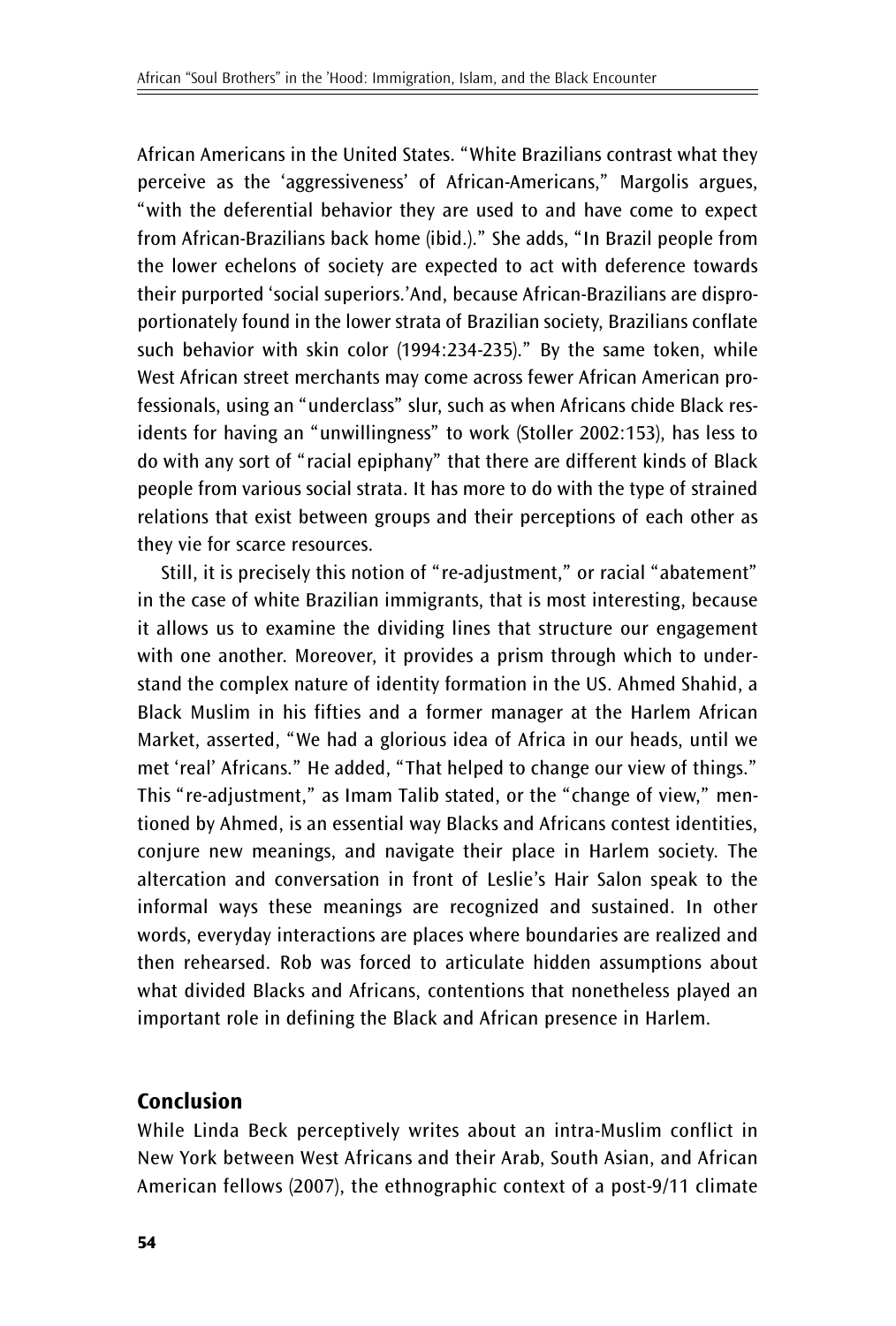forces us to rethink the relevance of these internal fissures in today's world. That is to say, sectarian divisions have had a long and arduous history in Islam, as rifts emerged shortly after the religion's founding in the seventh century. In the early period, the labels obviously were not "Wahhabist" or "moderate," but they reflected similar political and theological differences with terms like "Kharijite" or "Mu'tazilite" (Aslan 2005).19 What is particularly telling, then, is not the divides that separate African Muslims from their coreligionists. Rather, beyond shifting policies that have increased surveillance and restricted movement, the events of September 11th have brought about a new cultural order, marked by a unipolar world, and a war that has implicated Islam and Muslims in unanticipated ways. As such, West African Muslims have come under much closer scrutiny prior to migration and during their sojourn in the United States. Accordingly, many undergo feelings of angst followed by bouts of depression, when pundits publically excoriate their religion and its prophet, essentially charging them and all Muslims with adherence to a faith that promotes wrong-doing or outright terrorism. Public condemnation is weighty enough for any immigrant, but it is especially daunting for these newcomers already fearful of criminal violence, racial profiling, or police brutality, in addition to a widespread anti-Muslim backlash.

As Beck has argued (ibid.), West African Muslims have begun to close ranks with other Muslims (mostly at the behest of their Arab and South Asian counterparts). More importantly, however, West Africans have also actively sought to educate the community and local authorities about concepts of tolerance and nonviolence in Islam (Hope 2007). They are additionally working with federal agencies as the first line of defense against terrorism, albeit with some caution against feelings of entrapment and community suspicion (Moss & Nordberg 2003). These actions illustrate their ongoing efforts to defend their religion against what they feel are gross misrepresentations perpetuated by both outsiders and factions within the faith. In short, a post-9/11 world and their reaction to it has cemented the presence of West African Muslims within these communities, dispelling the misplaced, "myth of return" idea that they will migrate to the US, grab the Golden Fleece, and return home in a few years unscathed.<sup>20</sup>

It is evident that West African Muslims will continue to create practices that will help to define who they are or will become in Black America. What is less apparent is the result this will yield. While West African Murids have already developed some sort of presence for themselves, one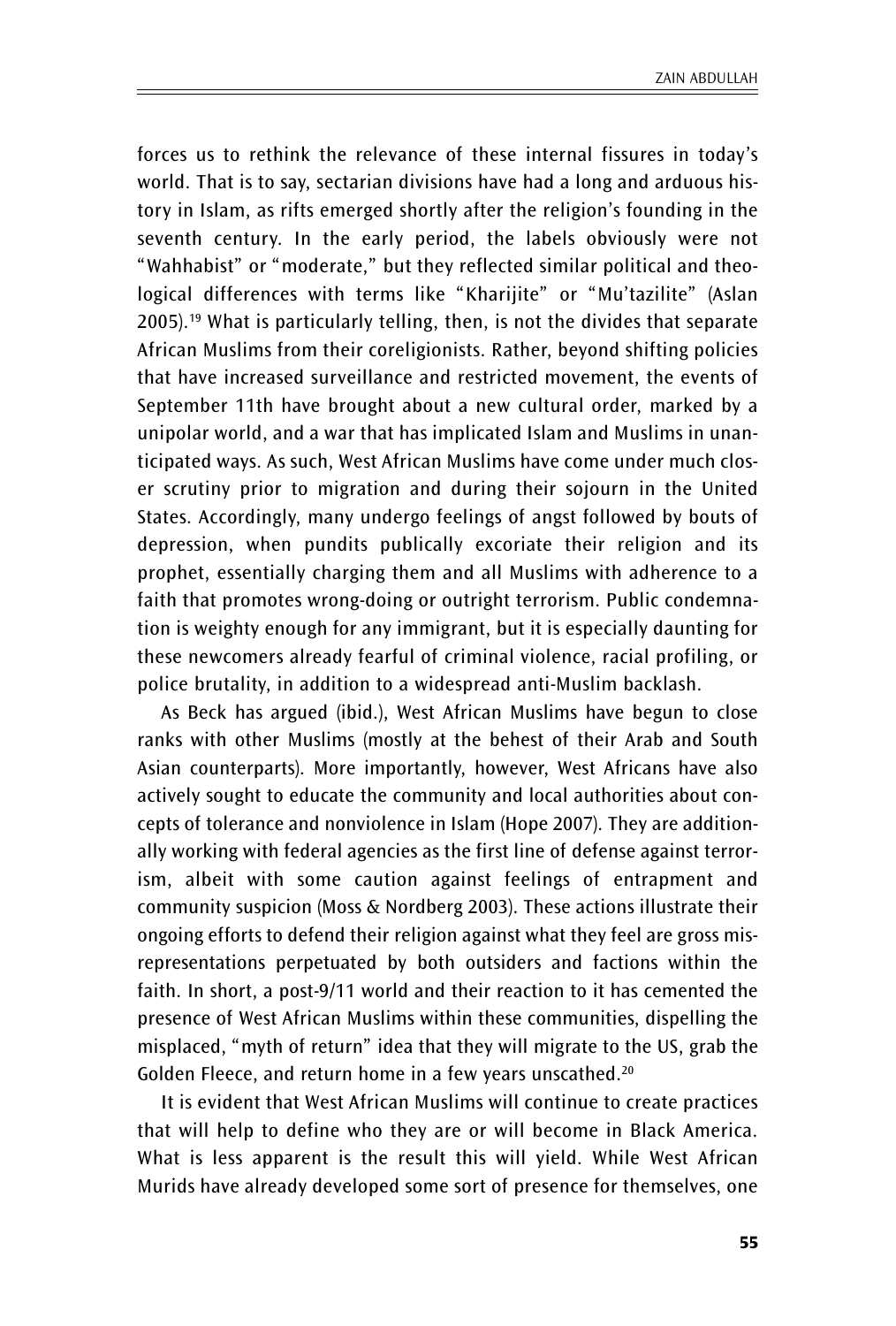they transported from Senegal and reshaped in the New York context, their Africanness is heavily nuanced with Islamic and Black overtones and appear to operate on a somewhat equal footing. West African Sunni Muslims, on the other hand, arrived in Harlem with a Muslim identity that was much more universal and less particular. It will be interesting to see what forms their identities take as they become more ensconced in Black communities. Besides this, a major concern is whether or not they can afford to remain in a gentrified Harlem, especially when the high cost of upscale development and rising rents threaten their daily existence. Due to religious restrictions, they have chosen not to acquire interest-bearing loans, and this has stretched their resources to the limit. In fact, the African Sunni masjids of Aqsa and Salaam recently are attempting to stave off mounting expenses by combining their congregations. While the Murids own the building where their Touba Masjid and House of Islam are located, African Sunnis are desperately looking to purchase land or a building somewhere in Harlem.

Despite the conflict between the Black patron and West African hair braider at Leslie's Salon, it is evident African Muslims are marrying American Muslims along with some Black and Latino Christians. The manner in which Rob and Lenny understood the rift revealed crucial fault lines between African immigrants and longstanding Black Harlem residents. Even so, this episode speaks to a whole host of formulations like class differences, a clash of worldviews and values, and contrasting histories with related sensibilities, and asymmetrical access to state power. The incident can certainly be unpacked in a number of ways, which would be far beyond the scope of this article. At the same time, political coalitions are being built that involve African leaders and Black American officials. As more turn into permanent residents and US citizens, they will become concerned with their political rights and civic duties. The political campaign of Sadique Wai is a case in point. In 2001, Wai, a Sierra Leonean Muslim and reportedly the first continental African to run for political office in the US, was supported by a West African Muslim (Sunni) leadership group called, Association des Imams Africains de New York (the Association of African Imams of New York). During a meeting, the members agreed that a masjid-sponsored, voter registration drive for a West African Muslim candidate was not only important but crucial for their continued survival. While Wai's city council bid for the 35th district seat in Central Brooklyn was unsuccessful, his run signals a growing political presence of West Africans in the political process and, subsequent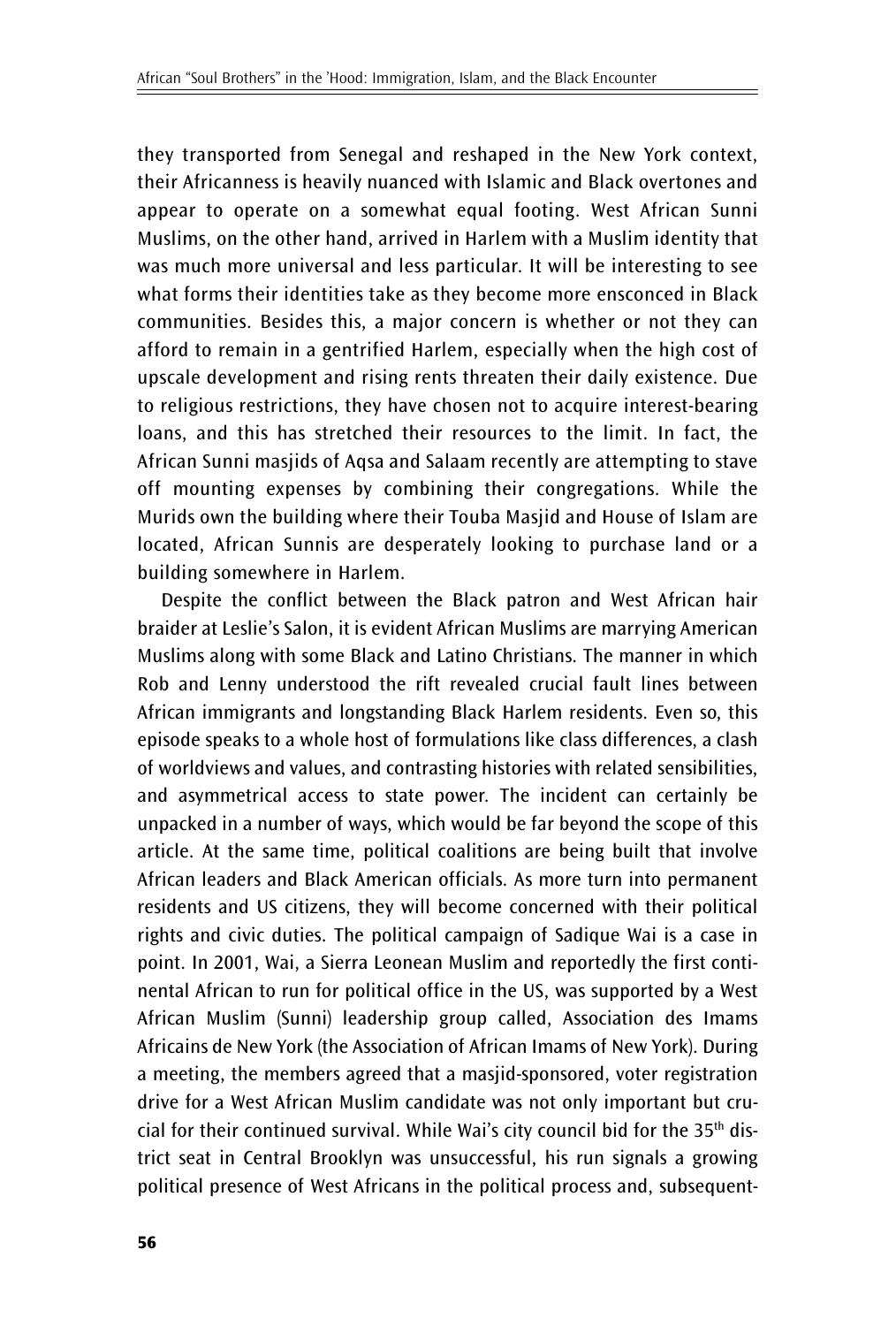ly, marks their involvement in the power dynamics of the city. Moreover, other Sunnis are already organizing a national organization designed to mobilize West African Muslims under a single umbrella. In fact, the first national conference was held on Labor Day in 2001 at a hotel in Atlanta. Subsequent conferences are being planned for Philadelphia and New York.

While MICA (the Murid Islamic Community in America) is still getting settled in their newly renovated building, they already have plans to find a larger place to accommodate their growing community. Because of their deep religious commitment and strong work ethic, which, according to Scott Malcolmson (1996:41), "can make Protestants look like pikers," the Murids will continue to make economic strides and, by strengthening their transnational networks, secure a better place for themselves in the US economy. Besides the diligent work of street vendors and traders, Murid intellectuals and professionals have been organized in New York since the late 1980s (Diouf 2000). Like most West African associations in the Diaspora, their parent organizations already existed in the country of origin. They have also been making sustained efforts to make Muridiyya more appealing to the US middle-class. Their attempts could increase the Order's attraction and ease their assimilation into Black communities and middle America.

Much of this activity is occurring among the first generation. We cannot be certain whether or not their Islamic practices will be transferred to their children—especially when African Muslims are marrying Americans (both Muslims and non-Muslims). Even for those who bring brides to New York from their home countries, pressures to maintain a two-parent income have undermined the necessary time needed to pass on traditions. For some, polygyny (having a wife in the US and another in Senegal) is the answer. Still, this does not solve the problem. Many immigrants fail to realize that when they come to the US for its economic or educational opportunities, they too are being transformed in the process. The extent to which this change happens may be debatable. Nonetheless, while the parents are adjusting to life abroad, their children are raised by relatives back home with old-country ways, and, accordingly, major problems often occur when they are reunited (Waters 1999). Of course, the solution to these problems is not simple. However, if we are able to understand something about the way West African Muslims participate in the processes of immigration, Islamic practice, and encounter, perhaps we will come to grasp a bit more about the current juncture in which we live and the new global forces shaping its destiny.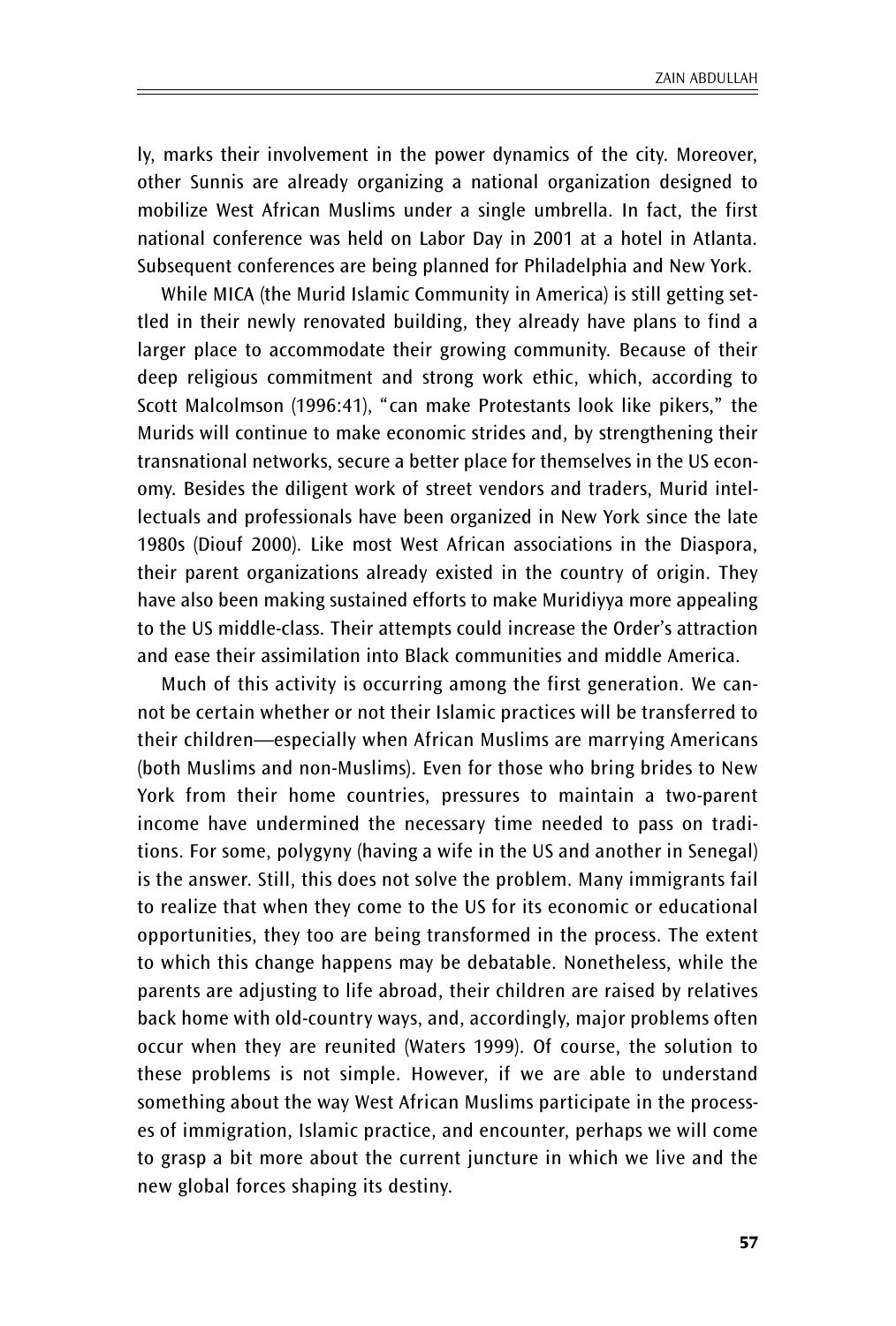#### **ACKNOWLEDGEMENTS**

The bulk of the data for this article was derived from my ethnographic research in Harlem and the New York metropolitan area between 2000 and 2004. Updates were made for subsequent years until December of 2007. I thank all my respondents who opened their lives to me during this time. I am likewise grateful for support from the Social Science Research Council (1999), the Center for Folklife and Cultural Heritage and the National Musuem of African Art at the Smithsonian Institution (1999-2000), the International Center for Migration, Ethnicity and Citizenship (2000-2002) at the New School for Social Research in New York, and the Rutgers Institute on Ethnicity, Culture, and the Modern Experience for a course release grant (Fall 2002). I also want to thank Andrew Shryock for his helpful comments on an earlier draft. Paul Stoller's close read of the piece and his suggestions were invaluable. Finally, I extend my thanks to all the anonymous reviewers for their very thoughtful remarks.

#### **ENDNOTES**

1 "Soul Brother" used in the title was originally a fraternal reference for an African American man with a special kind of cache. I use it here to speak to the ways West African Muslims are forging new Black and religious identities in African American communities across the country. The term, " 'hood" in the main title refers to the word, neighborhood, and often also indicates a depressed yet spirited residential community.

2 Standing in the vestibule of his apartment building, Amadou Diallo was killed in a hail of 41 bullets shot by four New York City, plain-clothed policemen, who were members of a special Street Crimes Unit, on February 4, 1999. Diallo was unarmed and reaching for his wallet for identification, when the killing occurred. A \$3 million settlement was reached in January 2004. On 22 March 2003, Ousmane Zongo was shot four times and killed by Bryan Conroy, an undercover New York City police officer, during a warehouse raid on a CD/DVD pirating operation. Among other West African art dealers at the warehouse, Zongo was declared innocent and, two years later, his family was awarded a \$3 Million settlement.

3 For a somewhat dated but excellent treatise on the underclass debate and the correctness of the term itself, see Katz 1993.

4 Westerner readers may be more familiar with the word "mosque" (many believe it to be of French origin) to indicate the place of worship for Muslims. The Arabic word, *masjid*, however, is the proper term in Islam, and it literally means the place where one prostrates, presumably, before God or Allah.

5 I employ the term "space" or, more precisely, "Muslim space" to mean the social relations (e.g., Muslim gatherings or ritual performances), cultural productions (e.g., reinvention of old narratives or traditions) and physical objects (e.g., Islamic clothing, Muslim architecture, incense aroma, Islamic bumper stickers) that signify and sustain a Muslim presence or identity. For a more detailed examination, see Metcalf 1996.

6 The term, religious capital, along with other variations like social capital, cultural capital, and human capital, have taken on various usages and meanings over the years and across disciplines. I use the phrase here to mean the ways in which religious practices create a group network leading to the mobilization of resources and some real or imagined form of self actualization.

7 Most of this African merchant activity was situated along 125th Street between Malcolm X Boulevard (Lenox Avenue) and 7th Avenue.

8 For an extensive discussion on the relationship between objects and religious identity, see D'Alisera 2001 and 2004.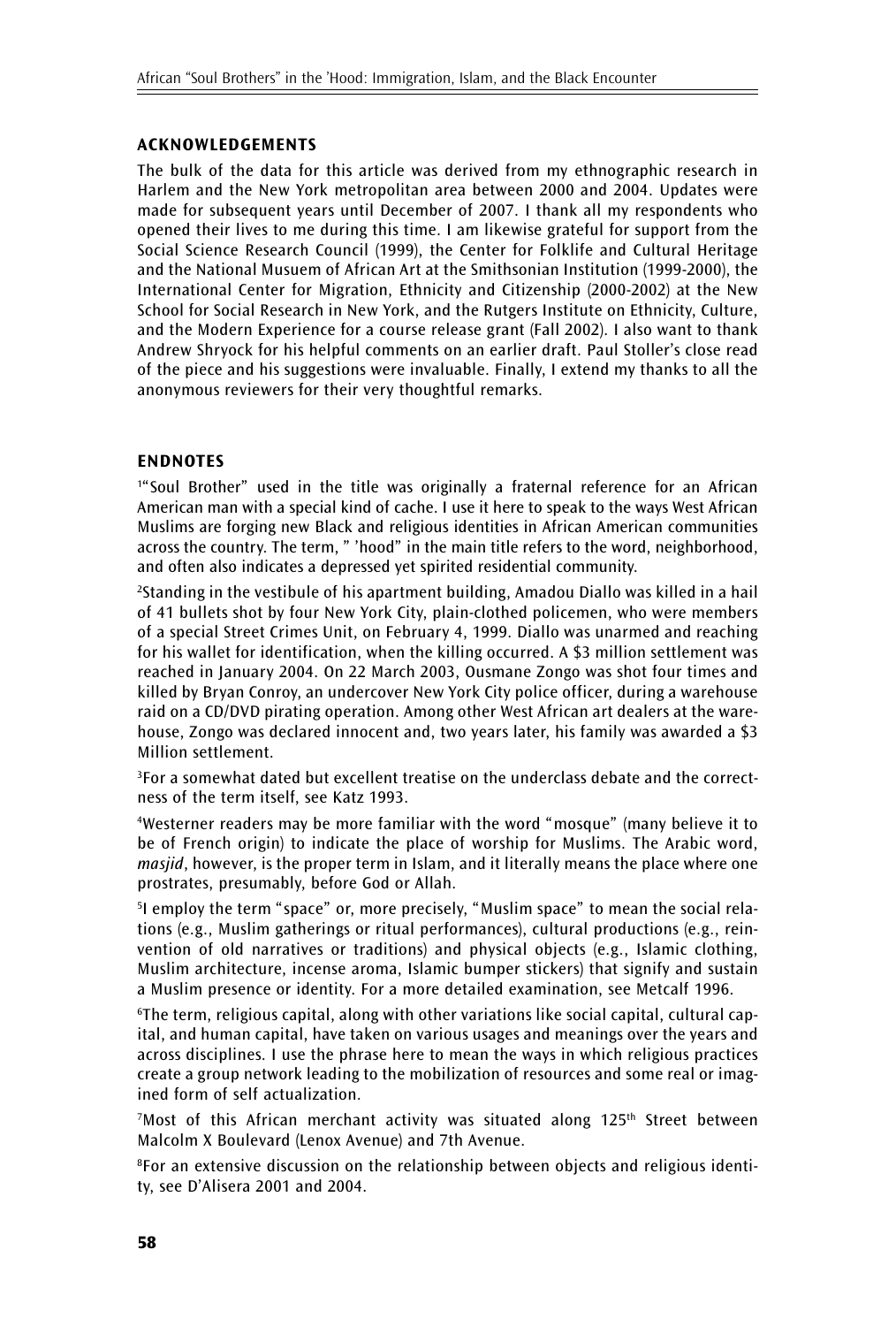9 This line was excerpted from Rudyard Kipling's poem, "The Ballad of East and West," which is reprinted in many volumes. For a discussion of Rudyard Kipling's work, see Amis 1975.

 $10$ For a general religious history of Islam and a history of Islam in West Africa, see Aslan 2005 and the classic work of Clarke 1982, respectively. For a concise history of identity formation and Islamization in Black West Africa, see Abdullah 2008.

 $11$ In contrast to traditional understandings of international migration that view people as uprooted from their home countries and permanently settled in their places of destination, transnational migration or transnationalism recognizes that due to globalization, which refers to the processes that produce a rapid growth of new global technologies, worldwide mass media, and an accelerated transportation system, migrants create a single field of activity that links several nations simultaneously. There are many books on all sorts of transnational formations among migrants. For one of the first in anthropology, see Schiller, Basch, and Blanc-Szanton 1992.

12The concept of "floating population" was borrowed by P.K. Makinwa-Adebusoye from W.M. Freund (1981). Freund uses this term to describe how African laborers, seeking to earn cash income, were forced to migrate in and out of French and English colonial territories—creating a short-term population movement from poor subsistence agricultural areas to more prosperous plantations and mines. Following African independence, the term is applied to a similar labor migration that crosses national borders and stretches as far away as Europe and the United States.

 $13$ The percentages allocated for each preference category are quoted by Nancy Kleniewski (1997); however, she extracted the data from Gregory Defreitas (1994: 33).

14To protect the identity and privacy of my respondents, I have replaced their actual names and that of stores with pseudonyms. For a more extensive treatment of this ethnographic material, see Abdullah In press.

15My use of the concept is derived from the work of David Mittelberg and Mary Waters. They employ the term to explore similar tensions between American Jews and their Israeli co-religionists and, under different circumstances, African Americans and Haitian immigrants. See Mittelberg and Waters 1992.

<sup>16</sup>The name of this Sufi group is variously spelled: Murid, Mouride, or Mourid.

17For a full discussion of the Shaykh Amadou Bamba Day Parade, see Abdullah Under review.

 $18$ For a similar discussion on these tensions and how Islam is used as a marker of superiority, see Stoller 2002: 153, 165-166.

19These sorts of divisions are so endemic to Islam (and all religions and spiritual bodies have similar divisions) that there is a prophetic tradition that predicted Muslims will be divided into seventy-three sects.

20Besides the unfamiliar fact that countless Muslims from West Africa worked at the World Trade Center and died in the attacks, including the cousin of Masjid Aqsa's Ivorian imam, Souleimane Konate, many believe that because West African Harlem business owners were Muslim, customers ostracized them the day following 9/11. See Pryce 2001.

#### **REFERENCES**

*US Bureau of the Census: Characteristics of the Foreign-Born Population in the United States*. Washington, DC: US Government Printing Office, 2000.

*US Bureau of the Census: Characteristics of the Foreign-Born Population in the United States*. Washington, DC: US Government Printing Office, 1990.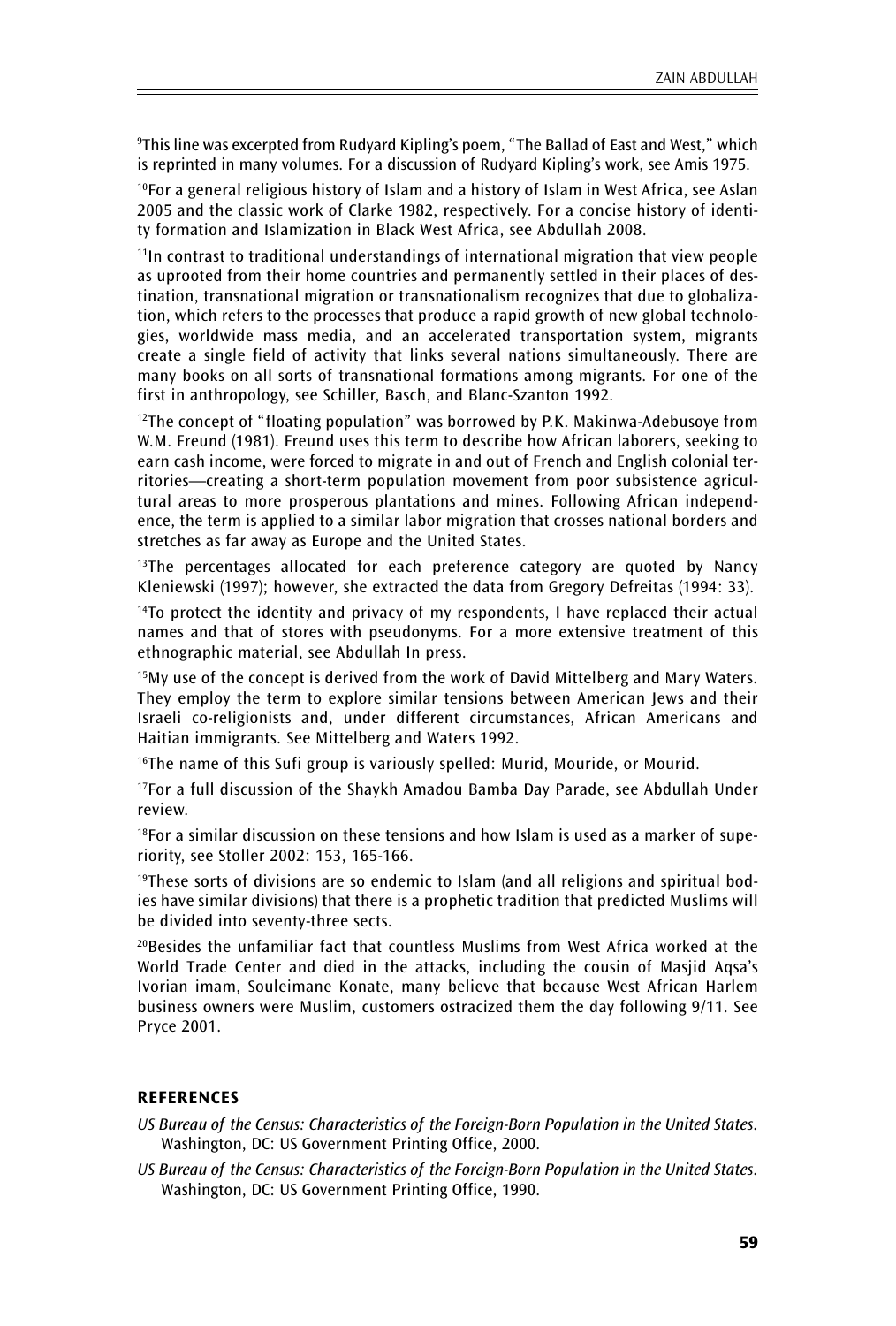- *US Bureau of the Census: Current Population Survey*. Washington, DC: US Government Printing Office, 2000.
- Abdullah, Zain. 2001. "West Africa." In James Ciment, ed. *Encyclopedia of American Immigration*, pp. 1070-78. Armonk, NY: M.E. Sharpe.

\_\_\_\_\_\_\_\_\_\_\_\_. 2008. "Negotiating Identities: A History of Islamization in Black West Africa." *Journal of Islamic Law and Culture* 10(1):5-18.

\_\_\_\_\_\_\_\_\_\_\_\_. Under review. "Sufis on Parade: The Performance of Black, African, and Muslim Identities." *Journal of the American Academy of Religion*.

\_\_\_\_\_\_\_\_\_\_\_\_. In press. *Black Mecca: The African Muslims of Harlem*. New York: Oxford University Press.

Allon, Janet. 1995. "A Little Africa Emerges Along 2 Harlem Blocks." *New York Times*, Sunday, Dec. 3, sec. 13:6.

Amis, Kingsley. 1975. *Rudyard Kipling and His World*. London: Thames and Hudson.

Aslan, Reza. 2005. *No god but God: The Origins, Evolution, and Future of Islam*. New York: Random House.

Babou, Cheikh Anta. 2007. *Fighting the Greater Jihad: Amadu Bamba and the Founding of the Muridiyya of Senegal, 1853-1913*. Athens: Ohio University Press.

- Barou, Jacques. 1987. "In the Aftermath of Colonization: Black African Immigrants in France." In Hans C. Buechler and Judith-Maria Buechler, eds. *Migrants in Europe: The Role of Family, Labor and Politics*. New York: Greenwood Press.
- Barthes, Roland. 1983. *The Fashion System*. New York: Hill and Wang.
- Beck, Linda. 2007. "West African Muslims in America: When Are Muslims Not Muslims?" In Jacob K. Olupona and Regina Gemignani, eds. *African Immigrant Religions in America*, pp. 182-206. New York: New York University Press.
- Boyd, Herb. 1999. "Homecoming for Amadou Diallo." *Amsterdam News*. February 18, sec. 3:1.
- Clarke, Peter B. 1982. *West Africa and Islam: A Study of Religious Development from the 8th to the 20th Century*. London: E. Arnold.
- Crawford, Evans E., and Thomas H. Troeger. 1995. *The Hum: Call and Response in African American Preaching*. Nashville: Abingdon Press.
- Cruise O'Brien, Donal B. 1971. *The Mourides of Senegal: The Political and Economic Organization of an Islamic Brotherhood*. Oxford Studies in African Affairs. Oxford,: Clarendon Press.
- D'Alisera, JoAnn. 2001. "I Islam: Popular Religious Commodities, Sites of Inscription, and Transnational Sierra Leonean Identity." *Journal of Material Culture* 6(1):91-110.

\_\_\_\_\_\_\_\_\_\_\_\_. 2004. *An Imagined Geography: Sierra Leonean Muslims in America*. Philadelphia: University of Pennsylvania Press.

- Defreitas, Gregory. 1994. "Fear of Foreigners: Immigrants as Scapegoats for Domestic Woes." *Dollars and Sense* 9(33).
- Dewan, Shaila K. 2003. "Police Shooting of Immigrant Happened in Modern-Day Maze," *New York Times*, May 26, Metropolitan Desk, Late Edition-Final, p 1, Col. 2.
- Diouf, Mamadou. 2000. "The Senegalese Murid Trade Diaspora and the Making of a Vernacular Cosmopolitanism." *Public Culture* 12(3):679-702.
- Diouf-Kamara, Sylviane. 1997. "Senegalese in New York: A Model Minority?" *Black Renaissance/ Renaissance Noire* 1(2).
- Ebin, Victoria. 1996. "Making Room Versus Creating Space: The Construction of Spatial Categories by Itinerant Mouride Traders." In Barbara Daly Metclaf, ed. *Making Muslim*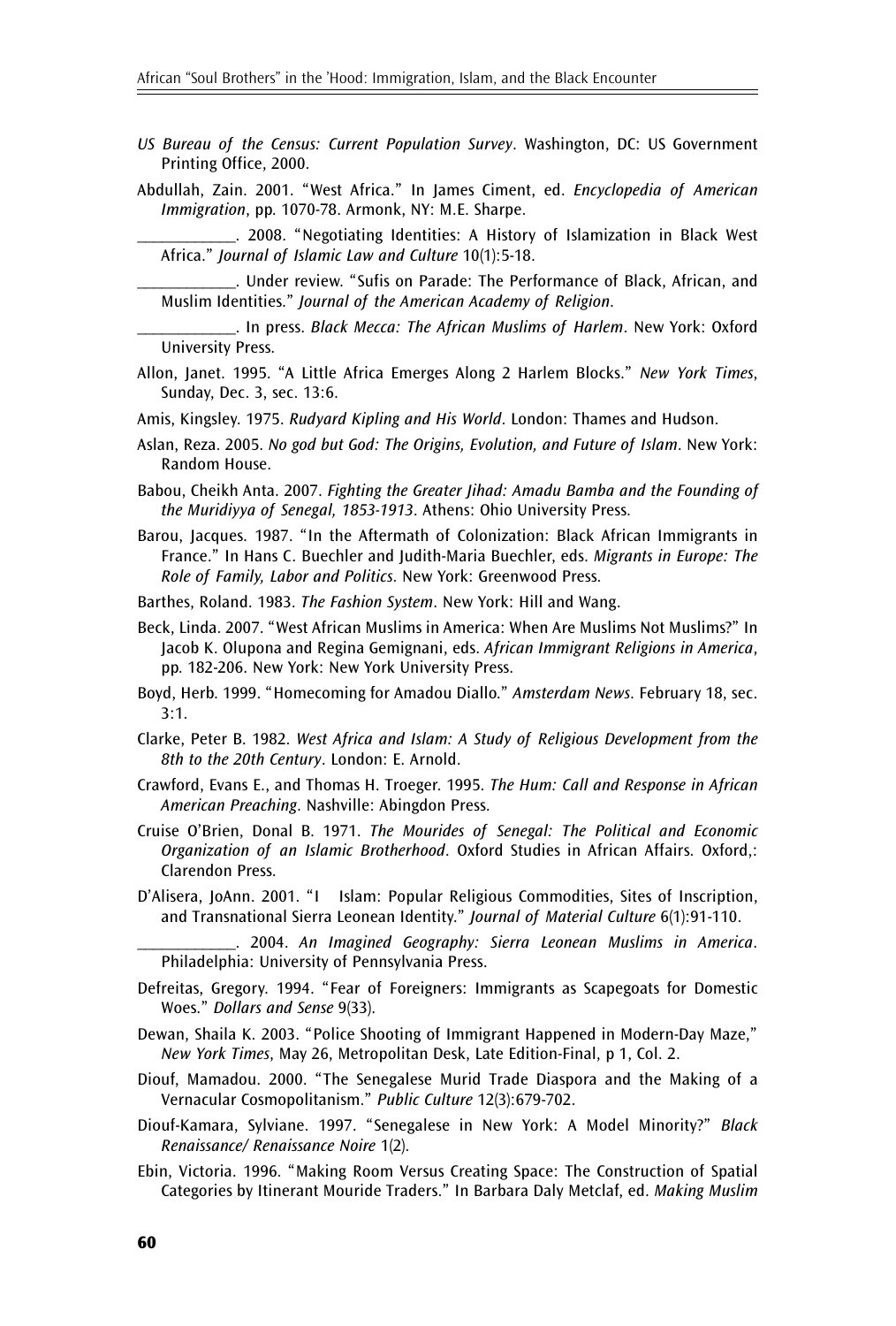*Space in North America and Europe*, pp. 92-109. Berkeley, CA: University of California Press.

- Freund, W.M. 1981. "Labour migration to the northern Nigerian Tin Mines, 1903-1945," *Journal of African History* 22(1).
- Garvey, Marianne. 2003. "Zongo is Buried in Africa," *New York Post*, June 10, p. 8, sec. News.
- Hendrickson, Hildi. 1996. *Clothing and Difference: Embodying Colonial and Post-Colonial Identities*. Durham, NC: Duke University Press.
- Herberg, Will. 1955. *Protestant, Catholic, Jew: an Essay in American Religious Sociology*. Garden City, NY: Doubleday.
- Hicks, Jonathan P. 1994. "Vendors Ouster and Boycott Divide Harlem." *New York Times*. October 23, sec 1.
- Hope, Bradley. 2007. "To Gain Immigrants' Trust, Police Reach Out to African Imams, Revive Dormant Unit." *The New York Sun* January 12, p. 3.
- Huntington, Samuel. 1997. *The Clash of Civilizations and the Remaking of World Order*. New York: Touchstone.

Jackson, John L., Jr. 2001. *Harlemworld: Doing Race and Class in Contemporary Black America*. Chicago: University of Chicago Press.

- \_\_\_\_\_\_\_\_\_\_\_\_. 2005. *Real Black: Adventures in Racial Sincerity*. Chicago: University of Chicago Press.
- Katz, Michael B. ed. 1993. *The "Underclass" Debate: Views from History*. Princeton, NJ: Princeton University Press.
- Khandelwal, Madhulika. 2002. *Becoming American, Being Indian: An Immigrant Community in New York City*. Ithaca, NY: Cornell University Press.
- Kleniewski, Nancy. 1997. *Cities, Change, and Conflict: A Political Economy of Urban Life*. Belmont, CA: Wadsworth Pub. Co.
- Makinwa-Adebusoye, P.K. 1995. "Emigration Dynamics in West Africa," *International Migration* 33(3-4):459.
- Malcomson, Scott L. 1996. "West of Eden: The Mouride Ethic and the Spirit of Capitalism." *Transition: An International Review* 6(3):24-45.
- Mandel, Ruth. 1996. "A Place of Their Own: Contesting Spaces and Defining Places in Berlin's
- Migrant Community." In Barbara Daly Metcalf, ed. *Making Muslim Space in North America and Europe*, pp. 147-66. Berkeley, CA: University of California Press.
- Margolis, Maxine L. 1994. *Little Brazil: An Ethnography of Brazilian Immigrants in New York City*. Princeton, NJ: Princeton University Press.
- Metcalf, Barbara Daly. ed. 1996. *Making Muslim Space in North America and Europe*. Berkeley: University of California Press.
- Miles, Ann. 2004. *From Cuenca to Queens: An Anthropological Story of Transnational Migration*. Austin: University of Texas Press.
- Mittelberg, David and Mary C. Waters. 1992. "The Process of Ethnogenesis among Haitian and Israeli Immigrants in the United States." *Ethnic and Racial Studies* 15(3):412-35.
- Moss, Michael with Jenny Nordberg. 2003. "A Nation at War: Muslims; Imams Urged to be Alert for Suspicious Vistors." *New York Times* April 6, col. 1, p. 15, sec. Metro. Desk, Late Edition-Final.
- Nevadomsky, Joseph, and Aisien Ekhaguosa. 1995. "The Clothing of Political Identity: Costume and Scarification in the Benin Kingdom." *African Arts*, pp. 62-100.